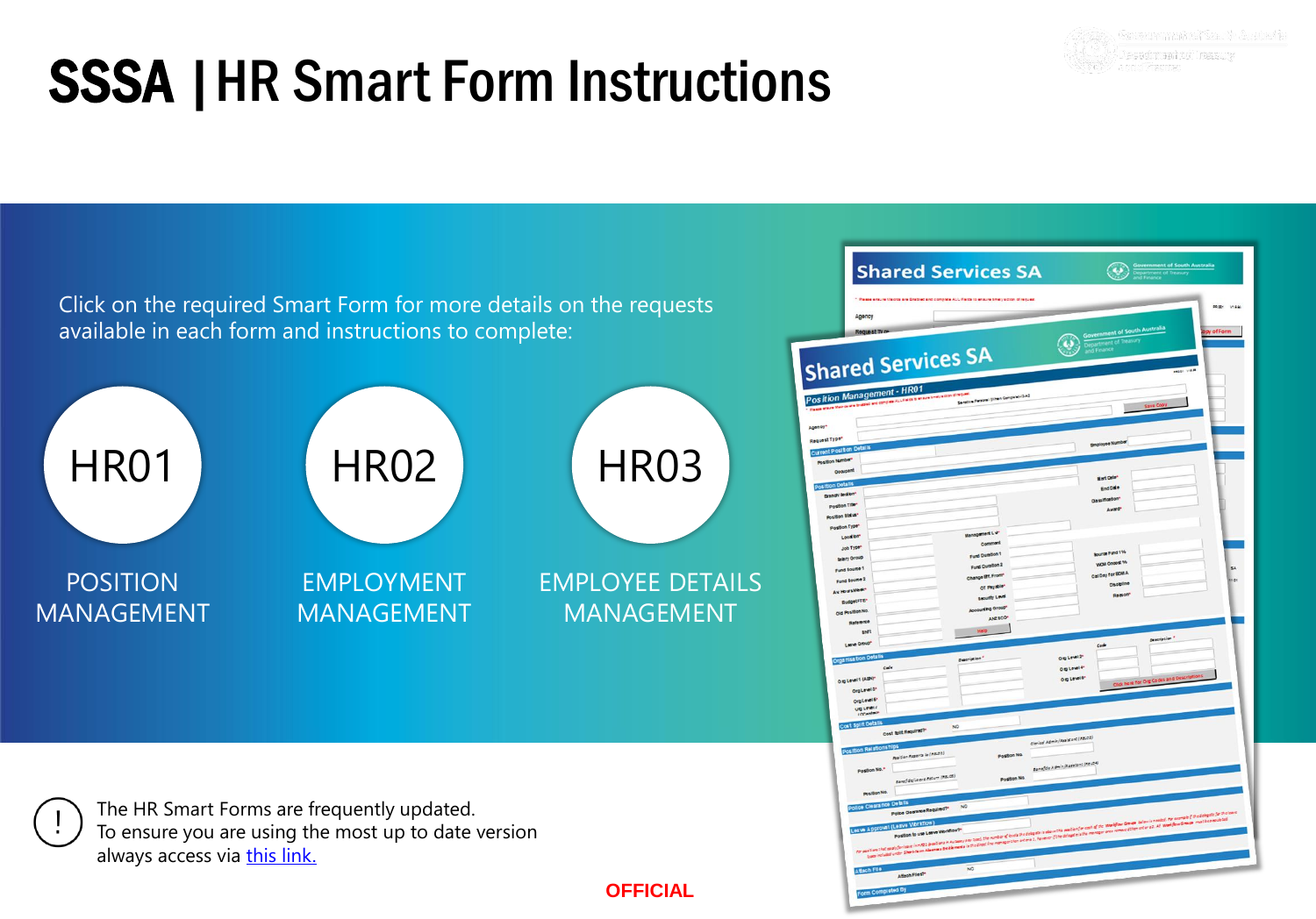<span id="page-1-0"></span>

#### Audience

#### When to use

- Managers (Delegates)
- Administration Support
- Human Resources

To create a Position or request a change to Position Details.

#### Before you start

You will be prompted to *Enable Content (macros)* upon opening the form. Once enabled, the Smart Forms will populate position information from the data held in CHRIS 21, reducing the manual input required.

Once you have enabled macros, select the correct Agency and the applicable Request Type. Once the Request Type is selected, the form will display only the sections applicable to the request.

#### Notes



 $\Omega$ 

 $\mathsf H$ 

Optional sections will not display initially; to complete these sections, select YES from the drop down.

Mandatory fields are flagged with a Red \* and these fields A must be completed.

Field specific assistance (tool tips) will display when the field is selected. Some fields also have a Help button which will provide more information.

To save a copy of the form, use the in-built Save Copy button.

[Click to view HR Smart form troubleshooting](#page-25-0)



# Click the Request Type for more details

# [Abolish Existing Position](#page-2-0)

# [Create a New Position](#page-3-0)

# [Update Funding Details](#page-4-0)

[Update Organisation Details](#page-5-0)

# [Update Position Details](#page-6-0)

# [Update Position of Trust Details](#page-7-0)

[Update Position Relationships OR](#page-8-0)  **Workflow**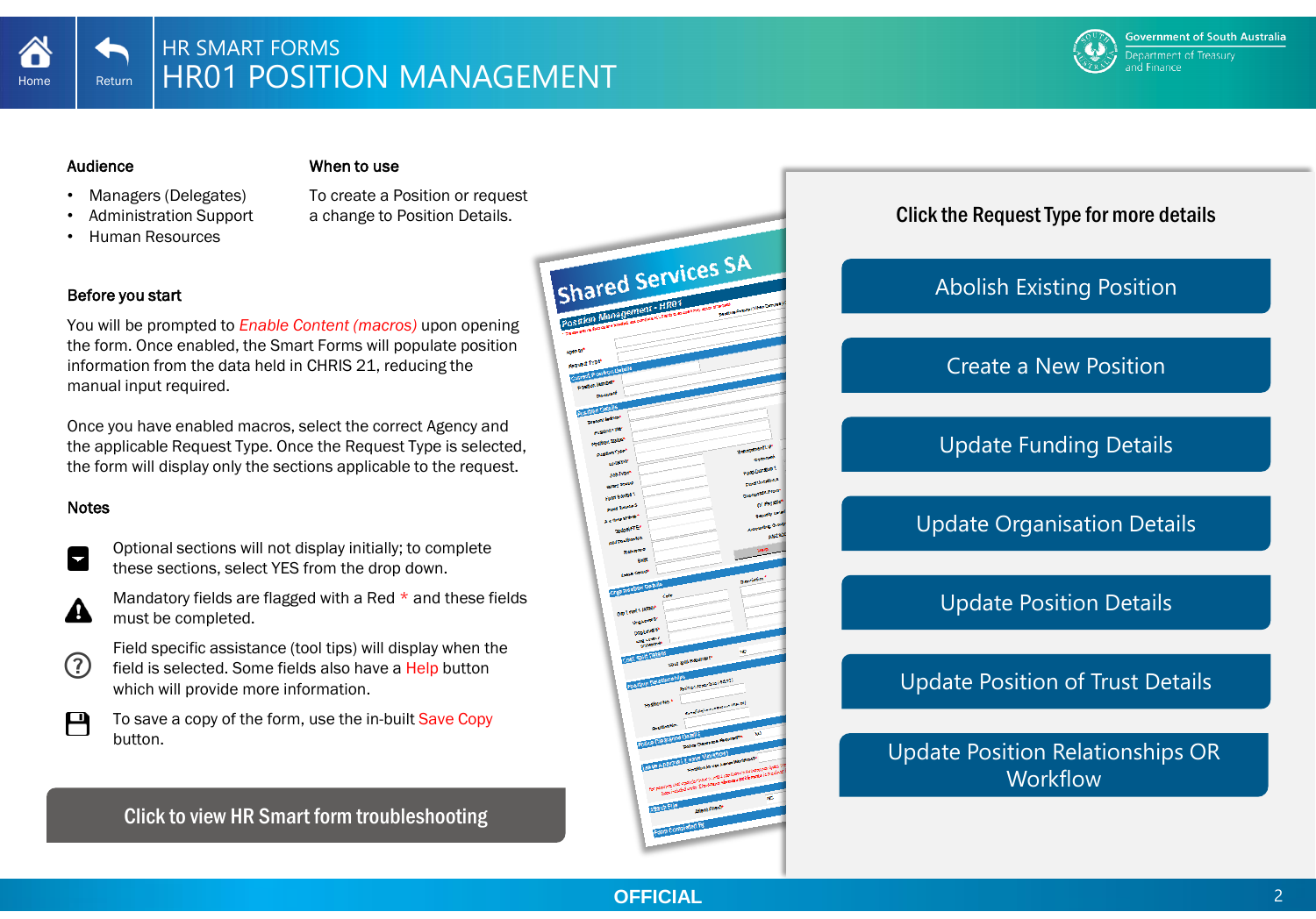

<span id="page-2-0"></span>



#### Current Position Details

Enter the Position Number. The Occupant and Employee Number is only required if the position is currently occupied.

Once the Position Number is entered, sections of the form will populate with the current position data in  $\mathcal{L}$  CHRIS 21.

# Position Details

Enter the abolished date in the Change Eff. From field. Review and complete any blank mandatory fields as required. Updated fields will be flagged with a 'C'.

#### Organisation Details

The current organisation levels will populate. No updates are required when abolishing a position.

# Attach File

If supporting documentation is required, select the Attach File button to attach document/file.

# Submission and Approval

All details in each Submission and Approval section must be completed as applicable to the request and Agency requirements.

- Form Completed By is the person completing the request type and is mandatory to complete.
- Delegate's Approval is the person with delegation to approve and is mandatory to complete.
- Additional Sign-Offs Employee, Finance & HR sign offs are optional; complete as per each Agency's requirements.

Once each stage is completed, select the Click here… button within the section to progress the form to the next stage, noting as above that some stages are optional.



Refer to each Agency's HR Delegations to determine who has delegation to approve the request.



**Employee and Manager Self-Service**. Some information, including Position and Employee Number, can be found in **HR21**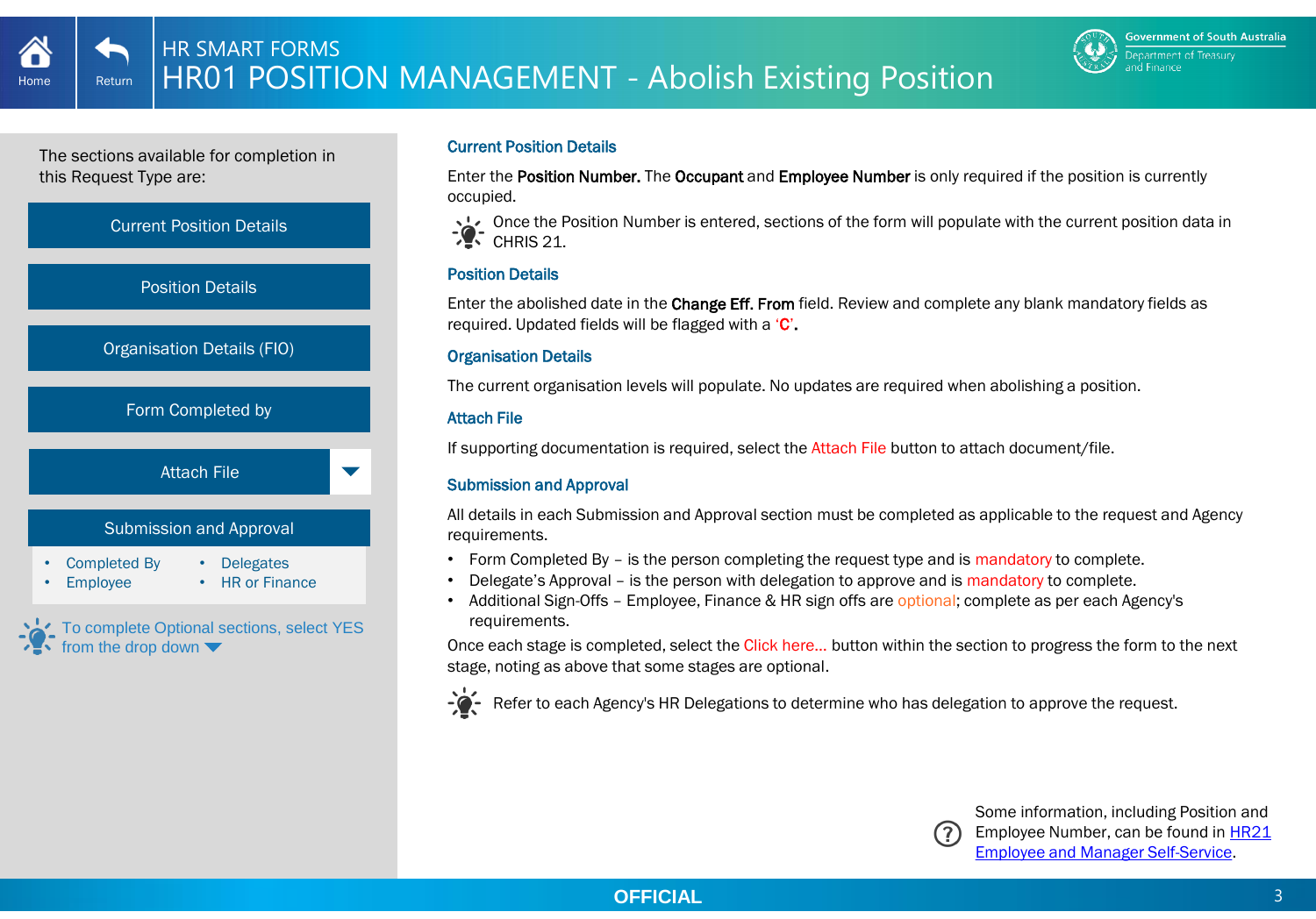<span id="page-3-0"></span>Home Return



# Position Details

applicable options from the drop-down lists. Complete all fields Levels for each Workflow Group. Enter the new position details by typing or selecting the as per Agency requirements. When selecting values, it can help to model the information on a similar existing position; [the data can be found in CHRIS 21 or HR21 Employee and](http://www.sharedservices.sa.gov.au/chris21-launch-hr21) Manager Self-Service.

Detailed help on Leave Group can be viewed by  $(2)$ clicking the Help button below the field.

# Organisation Details

Organisational Levels define where the position sits in the Agency. To view the Org Level Codes and Descriptions, select the Click here… button. You will need to enter the Org Level Codes; the Descriptions will populate based on the code entered.

# Cost Split Details

If the salary cost of the position is to be charged to more than one cost centre, enter the Cost Centre Codes and Percentage of cost split.

# Position Relationships

Defines the reporting structure and determines HR21 relationships. Position Reports To is the position this position will report to, e.g., the managers/approvers Position Number. Clerical Admin and Bonafide/Leave Return relate to HR21, refer to field specific assistance for more information.

# Position Check/Screening Clearance Details

If a Police Clearance is required to occupy the position, then it is considered a Position of Trust. Indicate if the position is a Position of Trust (NO/YES) and define the required Police Clearances.

# Leave Approval

If the position uses Leave Workflow in HR21, enter the



To view the breakdown of the Workflow Groups, select the Click Here… button.

# Attach File

If supporting documentation is required, select the Attach File button to attach document/file.

# Submission and Approval

All details in each Submission and Approval section must be completed as applicable to the request and Agency requirements.

- Form Completed By is the person completing the request type and is mandatory to complete.
- Delegate's Approval is mandatory to complete.
- Additional Sign-Offs Employee, Finance & HR sign offs are optional; complete as per each Agency's requirements.

Once each stage is completed, select the Click here… button within the section to progress the form to the next stage, noting as above that some stages are optional.

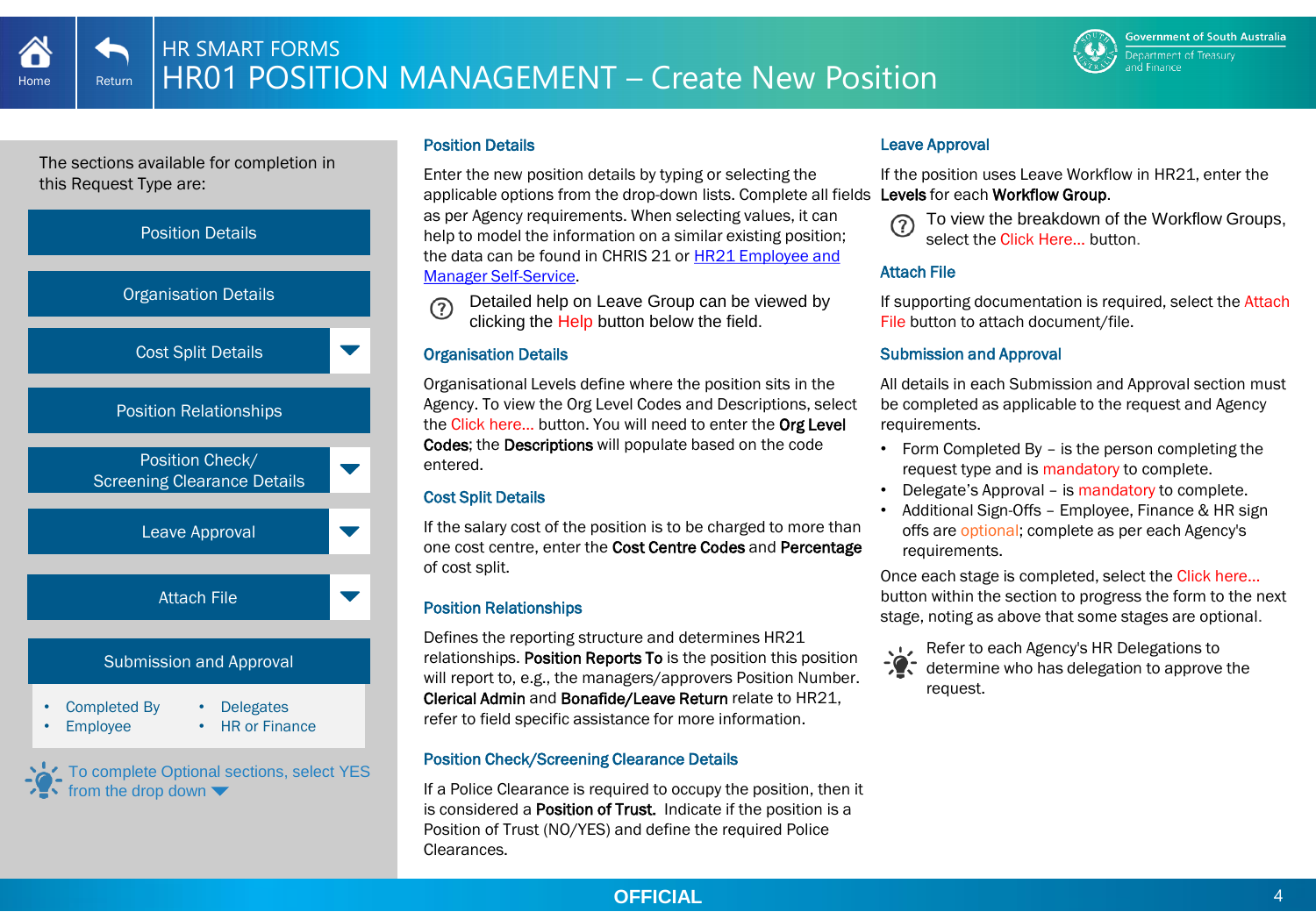

<span id="page-4-0"></span>

# Current Position Details

Enter the Position Number. The Occupant and Employee Number is only required if the position is currently occupied.

Once the Position Number is entered, sections of the form will populate with the current position data in CHRIS  $21.$ 

# Position Details

Update the Funding Source/s. Duration/s and Percentage % as applicable. Review and complete any blank mandatory fields as required. Updated fields will be flagged with a 'C'.

# Organisation Details - For Information Only

The current organisation levels will populate. No updates are required when updating funding details.

# Attach File

If supporting documentation is required, select the Attach File button to attach document/file.

# Submission and Approval

All details in each Submission and Approval section must be completed as applicable to the request and Agency requirements.

- Form Completed By is the person completing the request type and is mandatory to complete.
- Delegate's Approval is mandatory to complete.
- Additional Sign-Offs Employee, Finance & HR sign offs are optional; complete as per each Agency's requirements. Once each stage is completed, select the Click here… button within the section to progress the form to the next stage, noting as above that some stages are optional.



Refer to each Agency's HR Delegations to determine who has delegation to approve the request.



Some information, including Position and Employee Number, can be found in **HR21** [Employee and Manager Self-Service.](http://www.sharedservices.sa.gov.au/chris21-launch-hr21)

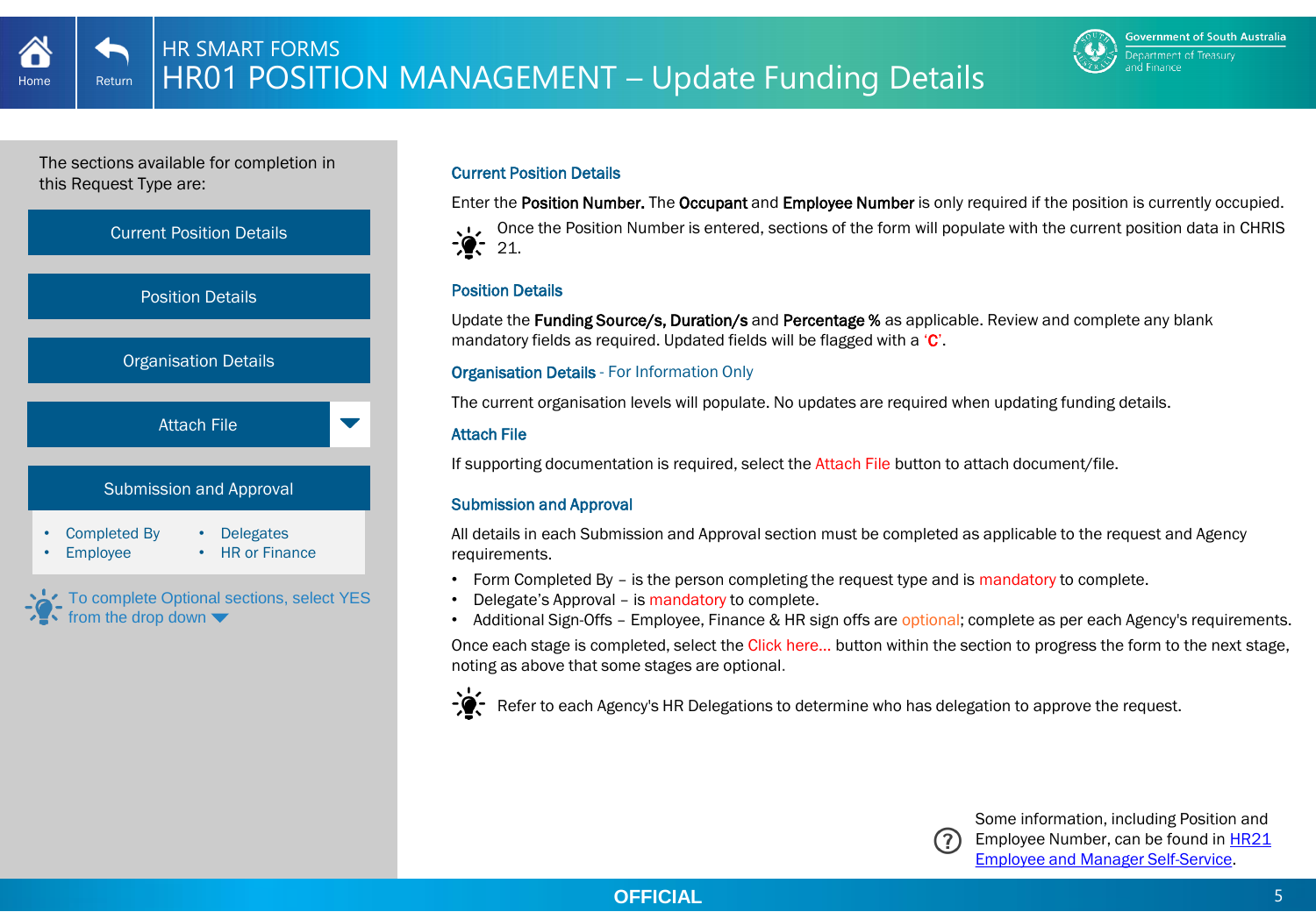<span id="page-5-0"></span>

To complete Optional sections, select YES from the drop down

# Current Position Details

Enter the Position Number. The Occupant and Employee Number is only required if the position is currently occupied.

Once the Position Number is entered, sections of the form will populate with the current position data in CHRIS 21.

# Position Details

Review and complete any blank mandatory fields, noting any changes to the current set up will be flagged with a 'C'.

# Organisation Details

The current Organisational Levels will populate. Update the fields to define where the position sits in the Agency. To view the Org Level Codes and Descriptions, select the Click here… button. If an update is required, enter the applicable Org Level Codes; the Descriptions will populate based on the code entered.

# Cost Split Details

If the salary cost of the position is to be charged to more than one cost centre, enter the Cost Centre Codes and Percentage of cost split.

# Attach File

If supporting documentation is required, select the Attach File button to attach document/file.

#### Submission and Approval

All details in each Submission and Approval section must be completed as applicable to the request and Agency requirements.

- Form Completed By is the person completing the request type and is mandatory to complete.
- Delegate's Approval is mandatory to complete.
- Additional Sign-Offs Employee, Finance & HR sign offs are optional; complete as per each Agency's requirements.

Once each stage is completed, select the Click here… button within the section to progress the form to the next stage, noting as above that some stages are optional.

Refer to each Agency's HR Delegations to determine who has delegation to approve the request.

> Some information, including Position and [Employee Number, can be found in HR21](http://www.sharedservices.sa.gov.au/chris21-launch-hr21)  Employee and Manager Self-Service.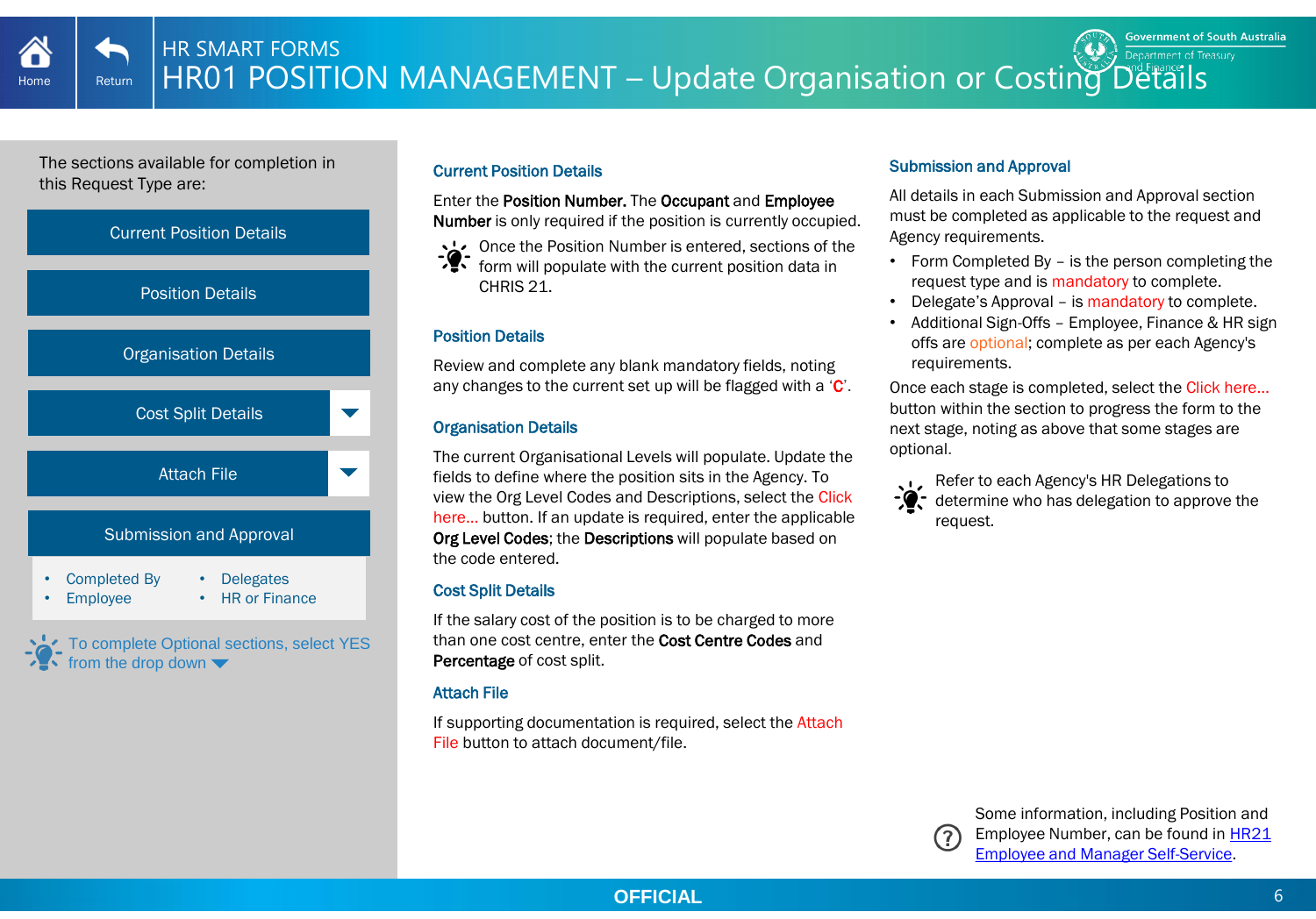

<span id="page-6-0"></span>

To complete Optional sections, select YES from the drop down

Current Position Details > Enter the Position Number. The Occupant and Employee Number is only required if the position is currently occupied.

Once the Position Number is entered, sections of the

form will populate with the current position data in CHRIS 21.

Position Details > Review and complete any blank mandatory fields, noting any changes to the current set up will be flagged with a  $C'$ .

Organisation Details > Organisational Levels define where the position sits in the Agency. If an update is required, enter the Org Level Codes, the Descriptions will populate based on the code entered. To view the Org Level Codes, select the Click here… button.

Cost Split Details > If there is a current cost split applied to the position, the details will populate. If a new or change to the current cost split is required, enter the Cost Centre Codes and Percentage of cost split.

Position Relationships > Defines the reporting structure and determines HR21 relationships. Position Reports To is the position this position will report to, e.g., the managers/approvers Position Number. Clerical Admin and Bonafide/Leave Return relate to HR21, refer to field specific assistance for more information.

Position Check/Screening Clearance Details > If a Police Clearance is required to occupy the position, then it is considered a Position of Trust. Indicate if the position is a Position of Trust (NO/YES) and define the required Police Clearances.

Leave Approval > For positions that use Leave Workflow in HR21, enter the Levels for each Workflow Group.

To view the breakdown of the Workflow Groups, select the Click here… button.

Attach File > If supporting documentation is required, select the Attach File button to attach document/file.

Submission and Approval > All details in each Submission and Approval section must be completed as applicable to the request and Agency requirements.

- Form Completed By is the person completing the request type and is mandatory to complete.
- Delegate's Approval is mandatory to complete.
- Additional Sign-Offs Employee, Finance & HR sign offs are optional; complete as per each Agency's requirements.

Once each stage is completed, select the Click here… button within the section to progress the form to the next stage. noting as above that some stages are optional.

Refer to each Agency's HR Delegations to determine who has delegation to approve the request.

> When selecting values it can help to model the information on a similar existing position; data [can be found in CHRIS 21 or HR21 Employee](http://www.sharedservices.sa.gov.au/chris21-launch-hr21) and Manager Self-Service.

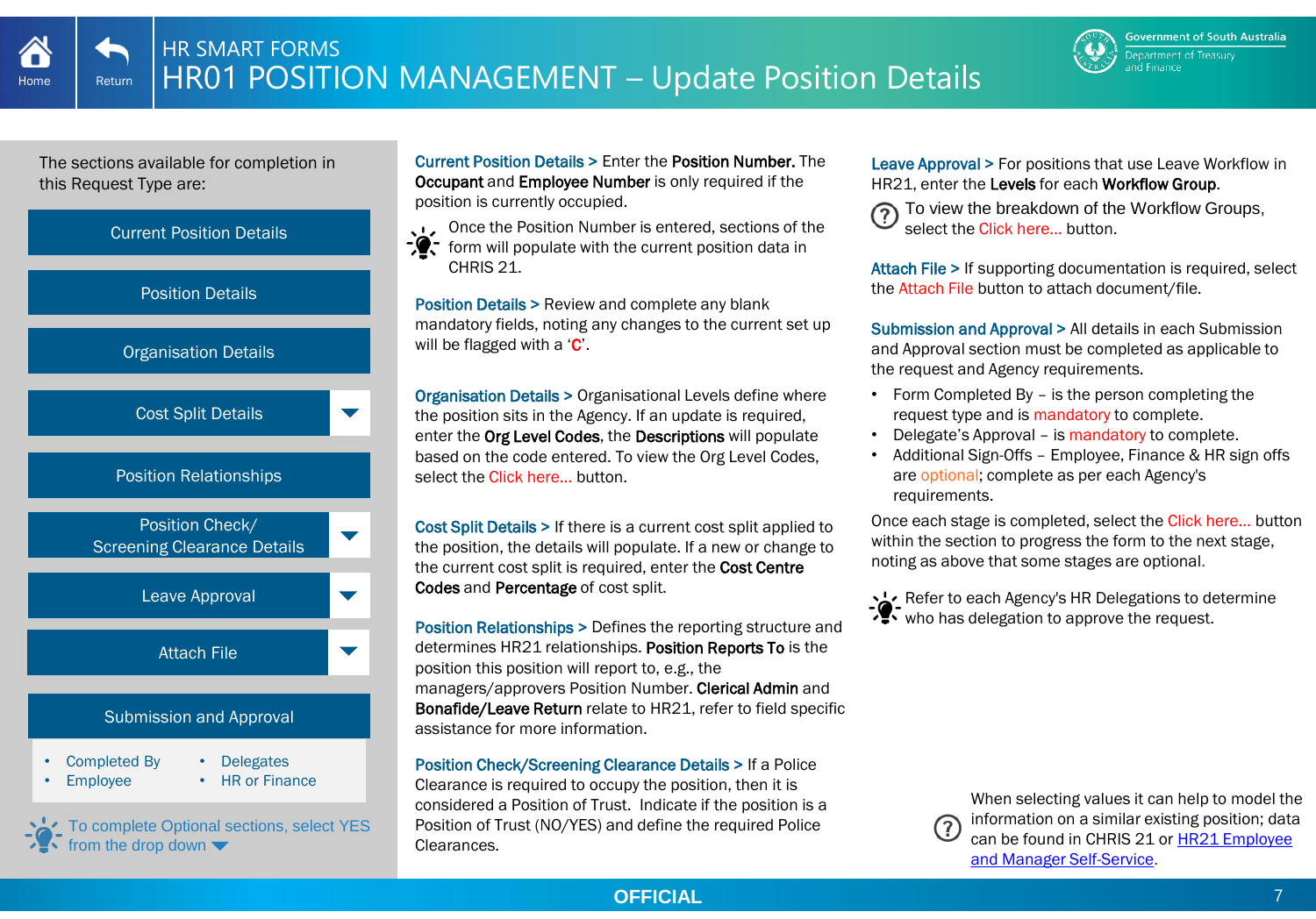

<span id="page-7-0"></span>

# Current Position Details

Enter the Position Number. The Occupant and Employee Number is only required if the position is currently occupied.

Once the Position Number is entered, sections of the form will populate with the current position data in  $\mathcal{L}$  CHRIS 21.

#### Position Details

Review and complete any blank mandatory fields, noting any changes to the current set up will be flagged with a 'C'.

# Position Check/Screening Clearance Details

If a Police Clearance is required to occupy the position, then it is considered a Position of Trust. Indicate if the position is a Position of Trust (NO/YES) and define the required Police Clearances.

# Attach File

If supporting documentation is required, select the Attach File button to attach document/file.

# Submission and Approval

All details in each Submission and Approval section must be completed as applicable to the request and Agency requirements.

- Form Completed By is the person completing the request type and is mandatory to complete.
- Delegate's Approval is mandatory to complete.
- Additional Sign-Offs Employee, Finance & HR sign offs are optional; complete as per each Agency's requirements. Once each stage is completed, select the Click here… button within the section to progress the form to the next stage, noting as above that some stages are optional.



For Refer to each Agency's HR Delegations to determine who has delegation to approve the request.



Some information, including Position and Employee Number, can be found in HR21 [Employee and Manager Self-Service.](http://www.sharedservices.sa.gov.au/chris21-launch-hr21)

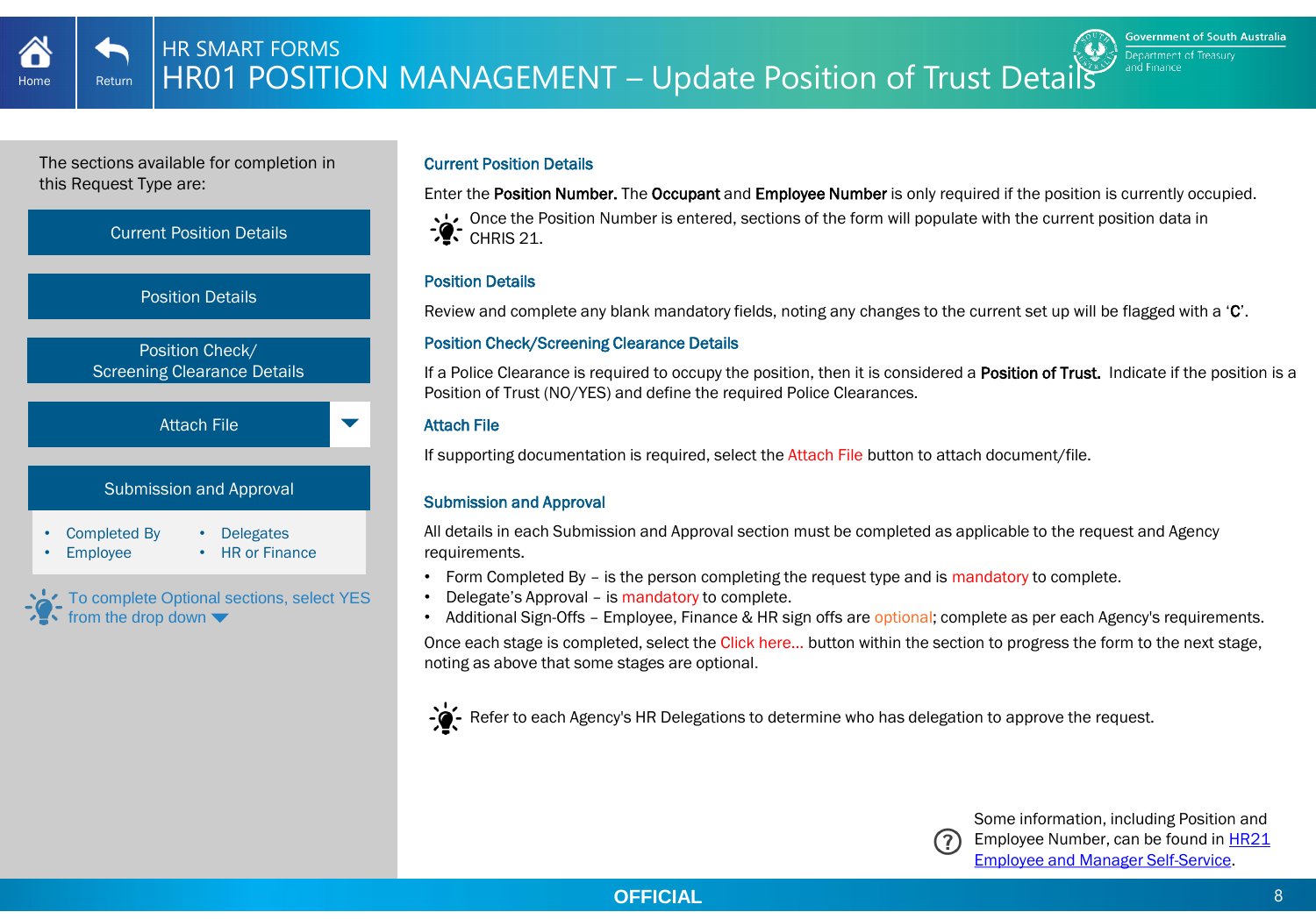<span id="page-8-0"></span>

# Current Position Details

Enter the Position Number. The Occupant and Employee Number is only required if the position is currently occupied.

Once the Position Number is entered, sections of  $\sqrt{2}$  the form will populate with the current position data in CHRIS 21.

# Position Details

Review and complete any blank mandatory fields, noting any changes to the current set up will be flagged with a 'C'.

# Organisation Details

The current organisation levels will populate. No updates are required when updating the Position Relationships or **Workflow** 

# Position Relationships

Defines the reporting structure and determines HR21 relationships. Position Reports To is the position this position will report to, e.g., the managers/approvers Position Number. Clerical Admin and Bonafide/Leave Return relate to HR21, refer to field specific assistance for more information.

# Leave Approval

For positions that use Leave Workflow in HR21, enter the Levels for each Workflow Group.

To view the breakdown of the Workflow Groups select the Click Here … button.

# Attach File

If supporting documentation is required, select the Attach File button to attach document/file.

# Submission and Approval

All details in each Submission and Approval section must be completed as applicable to the request and Agency requirements.

- Form Completed By is the person completing the request type and is mandatory to complete.
- Delegate's Approval is mandatory to complete.
- Additional Sign-Offs Employee, Finance & HR sign offs are optional; complete as per each Agency's requirements.

Once each stage is completed, select the Click here… button within the section to progress the form to the next stage, noting as above that some stages are optional.



Refer to each Agency's HR Delegations to determine who has delegation to approve the request.



Some information, including Position and Employee Number, can be found in HR21 [Employee and Manager Self-Service.](http://www.sharedservices.sa.gov.au/chris21-launch-hr21)

**OFFICIAL** 9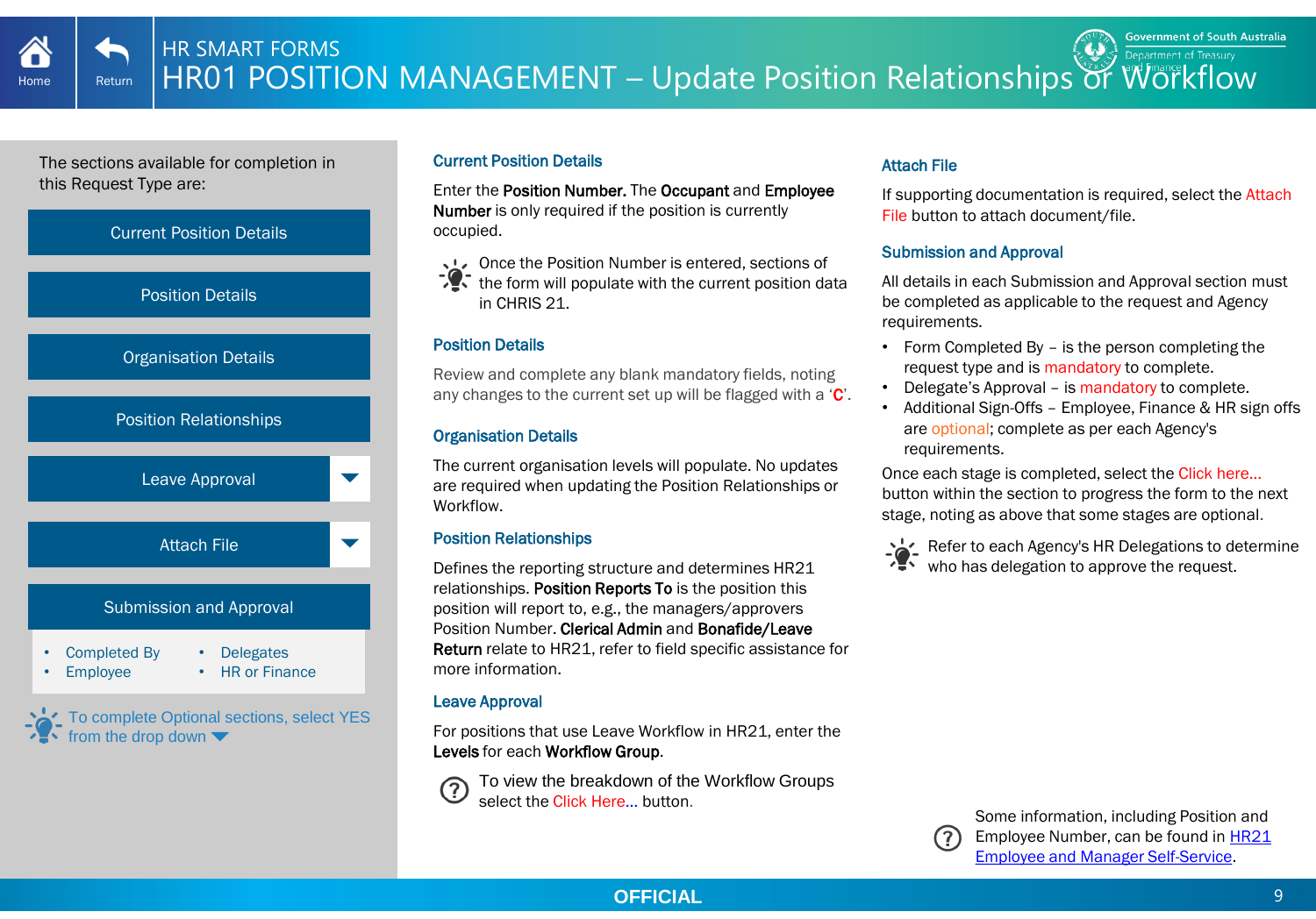<span id="page-9-0"></span>

#### **Audience**

#### **When to use**

• Managers (Delegates) • Administration Support

• Human Resources

To create a New Employment Contract or change Employment **Details** 



You will be prompted to *Enable Content (macros)* upon opening the form. Once enabled, the Smart Forms will populate position information from the data held in CHRIS 21, reducing the manual input required.

Once you have enabled macros, select each Agency and the applicable Request Type. Once the Request Type is selected, the form will display only the sections applicable to the request.

#### **Notes**



- Optional sections will not display initially; to complete these sections, select YES from the drop down.
- Mandatory fields are flagged with a Red \* and these fields A must be completed.
- 

Н

- Padlocked fields cannot be edited.
- Field specific assistance (tool tips) will display when the (?) field is selected. Some fields also have a Help button which will provide more information.

To save a copy of the form, use the in-built Save Copy button.

[Click to view HR Smart form troubleshooting](#page-25-0)



# Click the Request Type for more details

[Allowances OR Additional Duties](#page-10-0)

# [Change of Hours OR Roster](#page-11-0)

# [Create New Contract](#page-12-0)

[Extend Contract Existing Employee](#page-13-0)

[Permanent Assignment](#page-16-0)

[Temporary Assignment](#page-16-0)

**[Termination](#page-16-0)** 

[Separation](#page-18-0)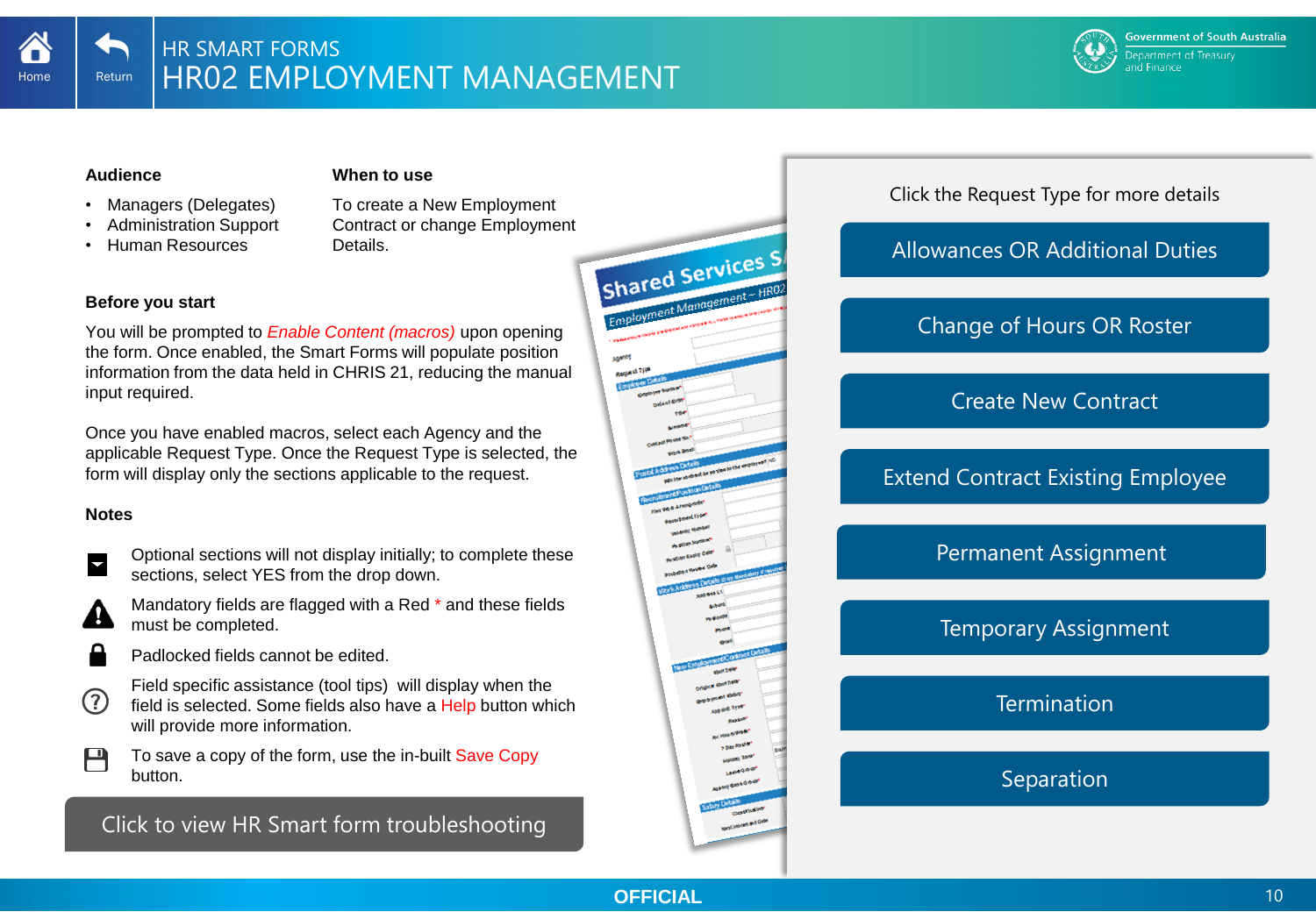<span id="page-10-0"></span>

# Employee Details

Enter the Employee Number, Surname and Given Name.

# Allowance Details

Select the Type of Allowance from the drop-down list and enter the Start Date, End Date and Original Start Date (will only differ to Start Date if the request is to extend an allowance). Complete all other fields applicable to the allowance as required.

# Attach File

If supporting documentation is required, select the Attach File button to upload a document/file.

# Submission and Approval

All details in each Submission and Approval section must be completed as applicable to the request and Agency requirements.

- Form Completed By is the person completing the request type and is mandatory to complete.
- Delegate's Approval is mandatory to complete.
- Additional Sign-Offs Employee, Finance & HR sign offs are optional; complete as per each Agency's requirements.

Once each stage is completed select the Click here… button within the section to progress the form to the next stage, noting as above that some stages are optional.

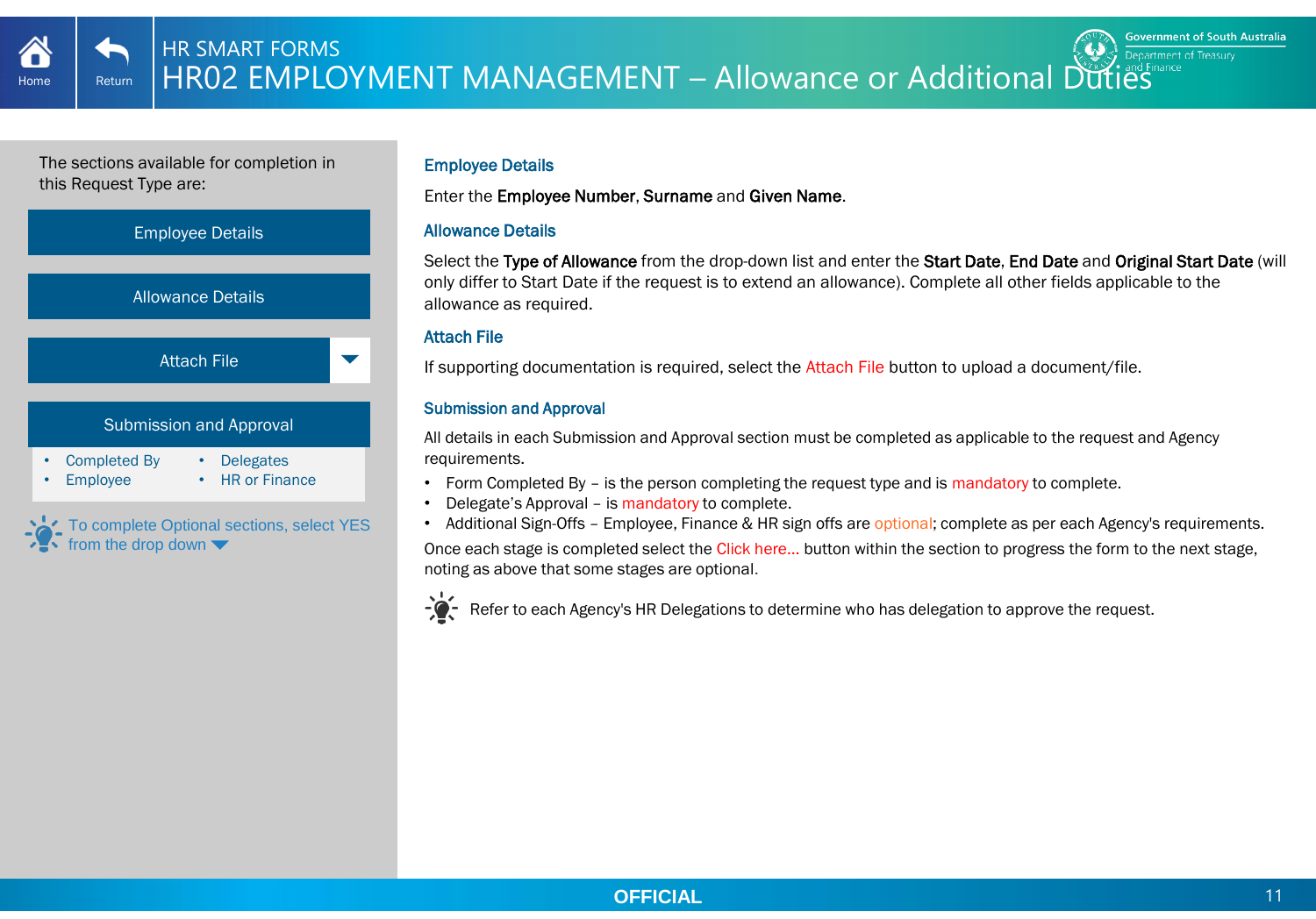<span id="page-11-0"></span>

#### Employee Details

Enter the Employee Number, Surname and Given Name.

# Roster Details

Select the Number of Roster Cycles from the drop down list if required. Enter the Start Date, Current and New Work Hours. Complete all other fields applicable to the Roster as required.

Select Yes if the change is due to a Compressed Week arrangement.

#### Attach File

If supporting documentation is required, select the Attach File button to upload a document/file.

# Submission and Approval

All details in each Submission and Approval section must be completed as applicable to the request and Agency requirements.

- Form Completed By is the person completing the request type and is mandatory to complete.
- Delegate's Approval is mandatory to complete.
- Additional Sign-Offs Employee, Finance & HR sign offs are optional; complete as per each Agency's requirements.

Once each stage is completed, select the Click here… button within the section to progress the form to the next stage, noting as above that some stages are optional.



Refer to each Agency's HR Delegations to determine who has delegation to approve the request.

**Government of South Australia** Department of Treasury and Finance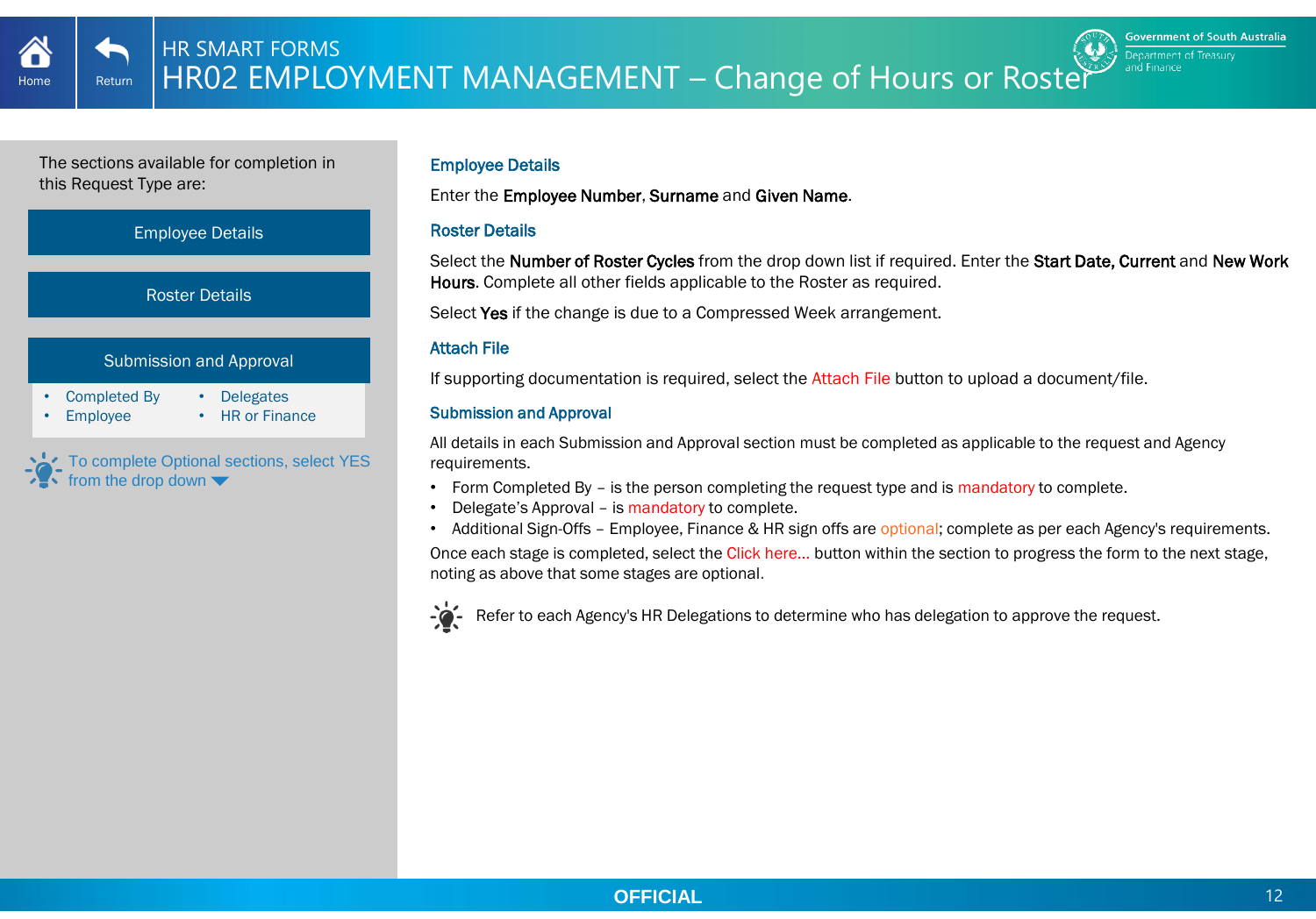

<span id="page-12-0"></span>

To complete Optional sections, select YES from the drop down  $\blacktriangledown$ 

Employee Details > Enter the employee's Date of Birth, Title, Surname and Given Name.

# SA Government Employment Status



depending on the employee's SA Government employment status and the term of the contract.

Confirm the employee's status by selecting yes/no as required to access the form applicable to the employee's specific circumstances.

Recruitment/Position Details > Select the applicable Recruitment options. Enter the Position Number.



Once the Position Number is entered, sections of the form will populate with the current position data

in CHRIS 21.

Work Address Details > Enter the address details.

New Employment/Contract Details > Enter the contract details.

Ensure the Contract End Date is not after the  $\left(\begin{smallmatrix} 1\\ 1\end{smallmatrix}\right)$ Position Expiry Date.

Cost Split > If a cost split is required, enter the Cost Centre Codes and Percentage.

Salary Details > Enter the Classification and Increment Level.

Pay Type & Electronic Roster or Leave Paid System Details > Select the Pay Type & Electronic Roster /Leave System as required.

Allowance Details > If an allowance applies, select the Type of Allowance from the drop-down list and enter the Start Date and End Date and Original Start Date. Complete all other fields applicable to the allowance as required.

Right to Further Employment Details > If applicable, complete the appropriate fields.

Roster Details > If a roster applies, select the Number of Roster Cycles from the drop-down list. Enter the Start Date, Current and New Work Hours, and all other fields applicable to the Roster as required.

Attach File > If supporting documentation is required, select the Attach File button to upload a document/file.

Submission and Approval > All details in each Submission and Approval section must be completed as applicable to the request and Agency requirements.

- Form Completed By is the person completing the request type and is mandatory to complete.
- Delegate's Approval is mandatory to complete.
- Additional Sign-Offs Employee, Finance & HR sign offs are optional; complete as per each Agency's requirements.

Once each stage is completed, select the Click here… button within the section to progress the form to the next stage, noting as above that some stages are optional.

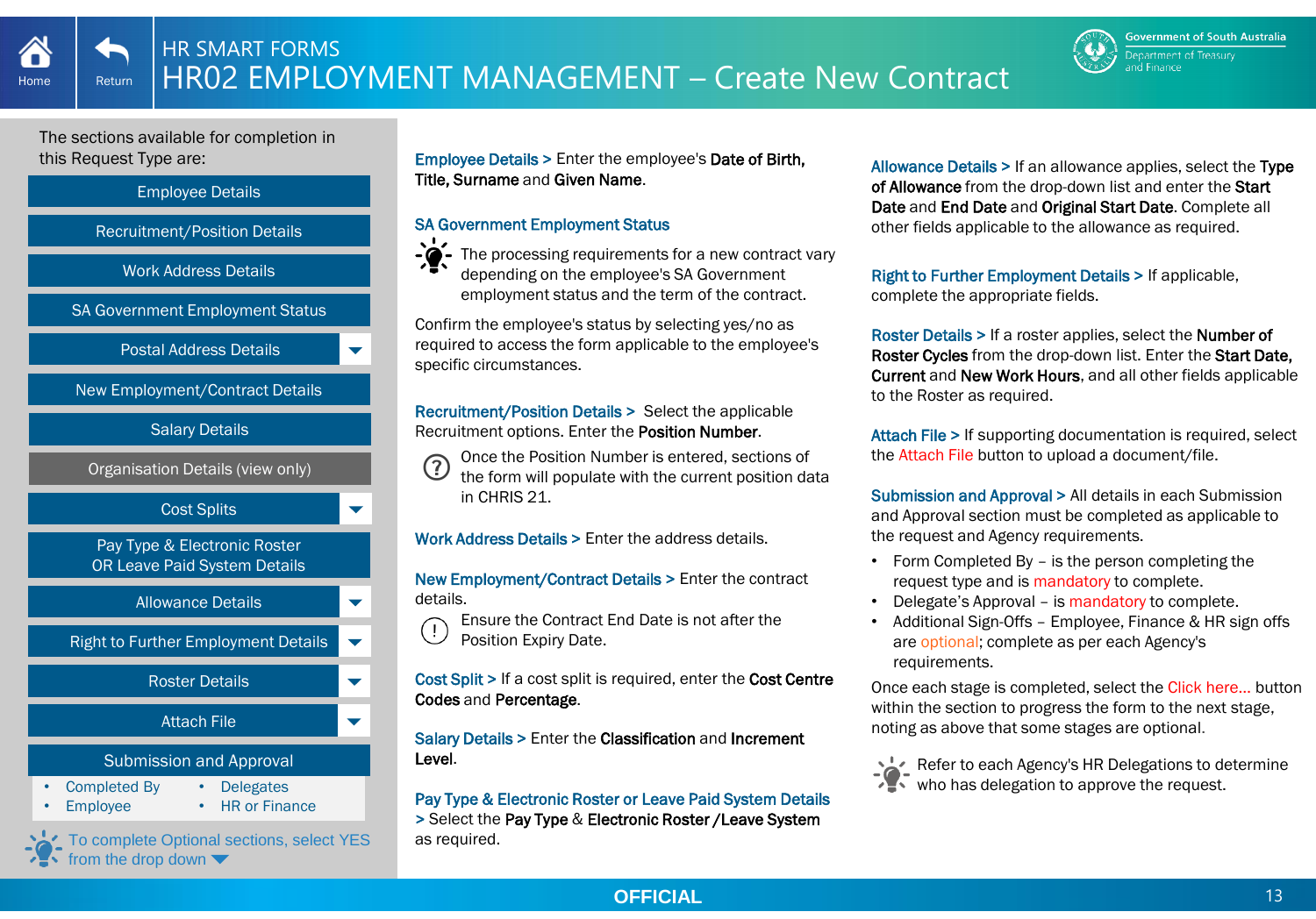<span id="page-13-0"></span>



To complete Optional sections, select YES from the drop down  $\blacktriangledown$ 

# Employee Details

Enter the Employee Number, Surname, Given Name and Originating Agency.

# Recruitment/Position Details

Enter the Position Number and Vacancy Number if applicable.

- Once the Position Number is entered, sections of
- the form will populate with the current position data in CHRIS 21.

# New Employment/Contract Details

Enter the contract details.

Ensure the Contract End Date is not after the **Position Expiry Date.** 

# Salary Details

Enter the Classification and Increment Level.

# Cost Split

If a cost split is required, enter the Cost Centre Codes and Percentage.

# Allowance Details

If an allowance applies, select the Type of Allowance from the drop-down list and enter the Start Date. End Date and Original Start Date (if the allowance is being extended). Complete all other fields applicable to the allowance as required.

# Right to Further Employment Details

If applicable, complete the appropriate fields.

# Roster Details

If a roster applies, select the Number of Roster Cycles from the drop-down list. Enter the Start Date, Current and New Work Hours, and all other fields applicable to the Roster as required.

# Attach File

If supporting documentation is required, select the Attach File button to upload a document/file.

# Submission and Approval

All details in each Submission and Approval section must be completed as applicable to the request and Agency requirements.

- Form Completed By is the person completing the request type and is mandatory to complete.
- Delegate's Approval is mandatory to complete.
- Additional Sign-Offs Employee, Finance & HR sign offs are optional; complete as per each Agency's requirements.

Once each stage is completed, select the Click here… button within the section to progress the form to the next stage. noting as above that some stages are optional.

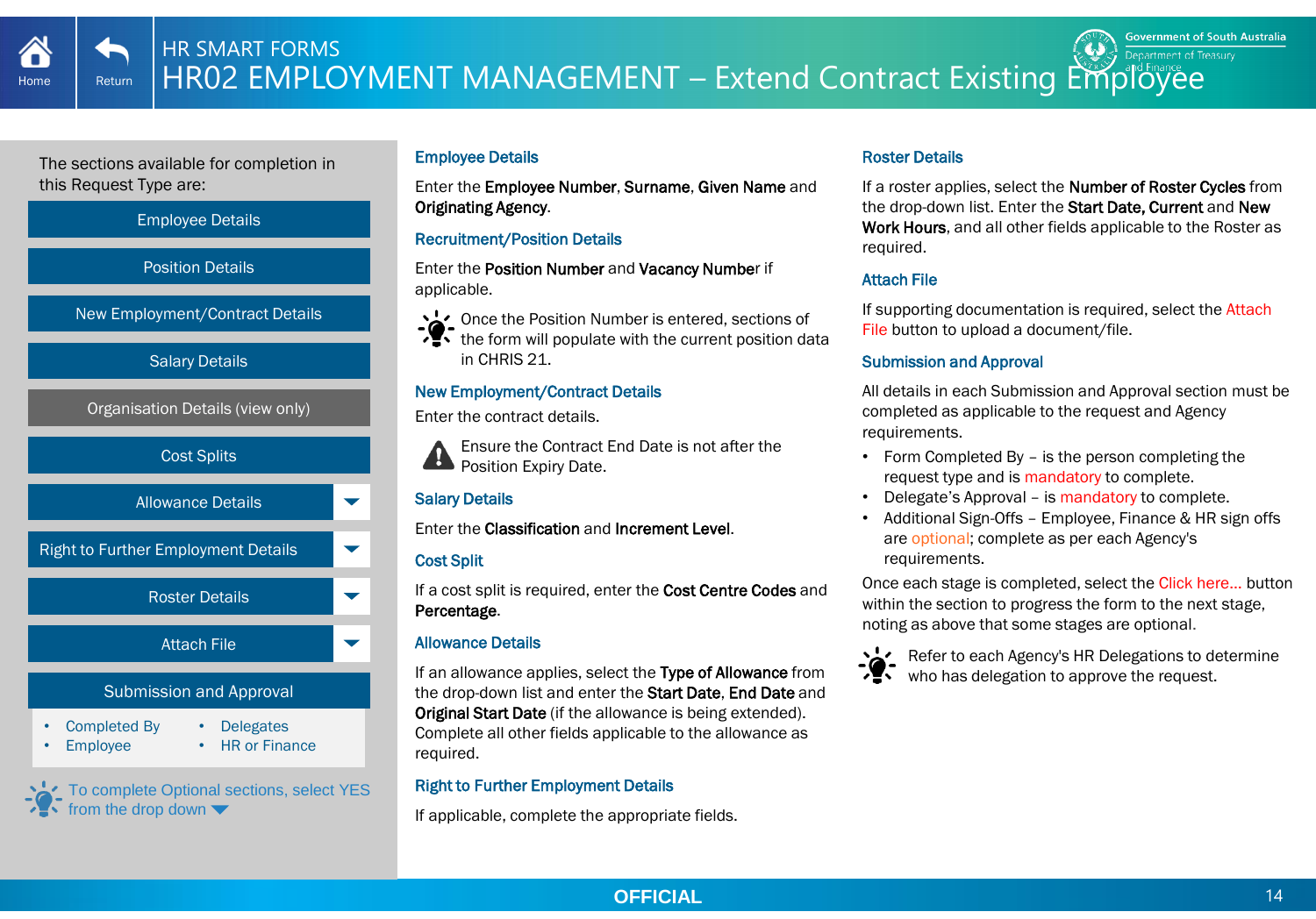







To complete Optional sections, select YES from the drop down  $\blacktriangledown$ 

Employee Details > Enter the Employee Number, Surname and Given Name.

Recruitment/Position Details > Select the applicable Recruitment options. Enter the Position Number.



Once the Position Number is entered, sections of the form will populate with the current position data in CHRIS 21.

Work Address Details > update only if changing.

New Employment/Contract Details > Enter the contract details.

Ensure the Contract End Date is not after the Position Expiry Date. 6

Salary Details > Enter the Classification and Increment Level.

Cost Split > If a cost split is required, enter the Cost Centre Codes and Percentage.

Pay Type & Electronic Roster or Leave Paid System Details > Select the Pay Type & Electronic Roster /Leave System as required.

Allowance Details > If an allowance applies, select the Type of Allowance from the drop-down list and enter the Start Date, End Date and Original Start Date (if the allowance is being extended). Complete all other fields applicable to the allowance as required.

*This request type applies to Internal Assignments, i.e. within the employee's current Agency (ABN).*

Right to Further Employment Details > If applicable, complete the appropriate fields.

Roster Details > If a roster applies, select the Number of Roster Cycles from the drop down list. Enter the Start Date, Current and New Work Hours, and all other fields applicable to the Roster as required.

Attach File > If supporting documentation is required, select the Attach File button to upload a document/file.

Submission and Approval > All details in each Submission and Approval section must be completed as applicable to the request and Agency requirements.

- Form Completed By is the person completing the request type and is mandatory to complete.
- Delegate's Approval is mandatory to complete.
- Additional Sign-Offs Employee, Finance & HR sign offs are optional; complete as per each Agency's requirements.

Once each stage is completed, select the Click here… button within the section to progress the form to the next stage. noting as above that some stages are optional.



ŏ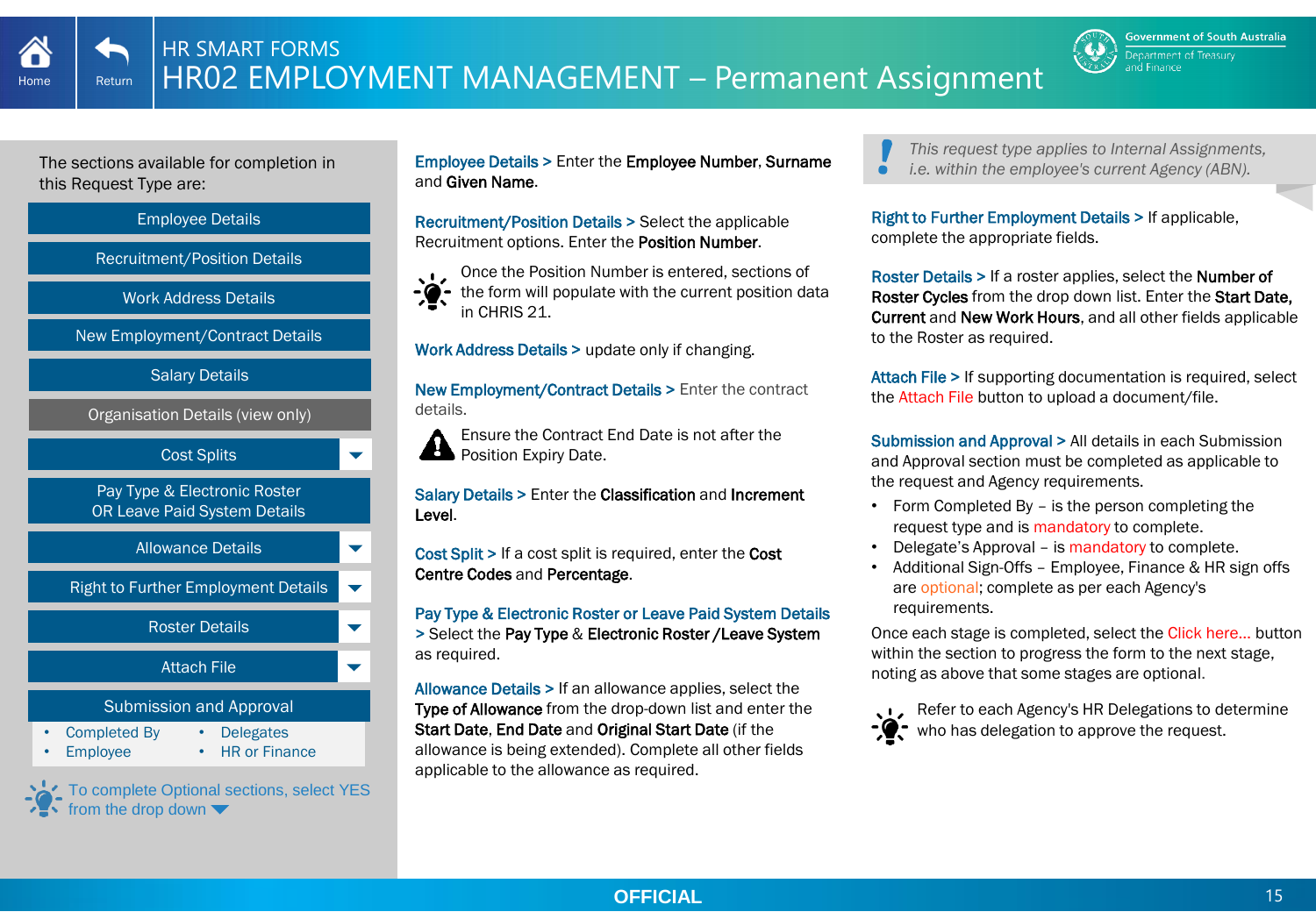







To complete Optional sections, select YES from the drop down  $\blacktriangledown$ 

Employee Details > Enter the Employee Number, Surname and Given Name.

Recruitment/Position Details > Select the applicable Recruitment options. Enter the Position Number.



Once the Position Number is entered, sections of the form will populate with the current position data in CHRIS 21.

Work Address Details > update only if changing.

New Employment/Contract Details > Enter the contract details.

Ensure the Contract End Date is not after the Position Expiry Date. 6

Salary Details > Enter the Classification and Increment Level.

Cost Split > If a cost split is required, enter the Cost Centre Codes and Percentage.

Pay Type & Electronic Roster or Leave Paid System Details > Select the Pay Type & Electronic Roster /Leave System as required.

Allowance Details > If an allowance applies, select the Type of Allowance from the drop-down list and enter the Start Date, End Date and Original Start Date (if the allowance is being extended). Complete all other fields applicable to the allowance as required.

*This request type applies to Internal Assignments, i.e., within the employee's current Agency (ABN).*

Right to Further Employment Details > If applicable, complete the appropriate fields.

Roster Details > If a roster applies, select the Number of Roster Cycles from the drop-down list. Enter the Start Date, Current and New Work Hours, and all other fields applicable to the Roster as required.

Attach File > If supporting documentation is required, select the Attach File button to upload a document/file.

Submission and Approval > All details in each Submission and Approval section must be completed as applicable to the request and Agency requirements.

- Form Completed By is the person completing the request type and is mandatory to complete.
- Delegate's Approval is mandatory to complete.
- Additional Sign-Offs Employee, Finance & HR sign offs are optional; complete as per each Agency's requirements.

Once each stage is completed, select the Click here… button within the section to progress the form to the next stage. noting as above that some stages are optional.



ŏ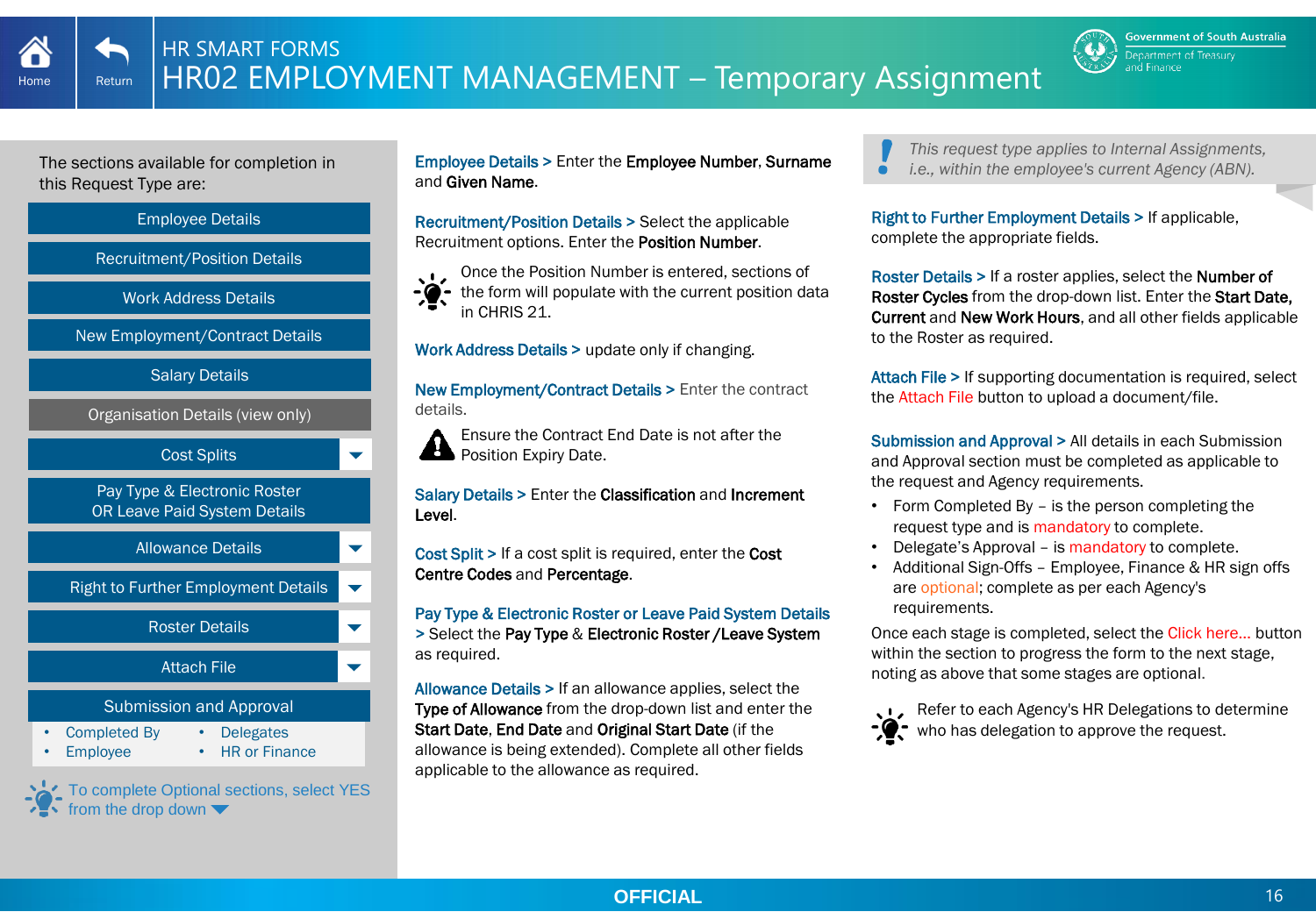*Complete this Request Type when an employee* 

*leaves the Public Sector Permanently.*

<span id="page-16-0"></span>The sections available for completion in this Request Type are:



Enter the Employee Number, Surname and Given Name.

#### Termination Details

Select the Termination Reason and enter the dates for Last Day on Duty and Last Day of Service, noting they could be different. Complete all other fields as required.

# Attach File

If supporting documentation is required, select the Attach File button to upload a document/file.

# Submission and Approval

All details in each Submission and Approval section must be completed as applicable to the request and Agency requirements.

- Form Completed By is the person completing the request type and is mandatory to complete.
- Delegate's Approval is mandatory to complete.
- Additional Sign-Offs Employee, Finance & HR sign offs are optional; complete as per each Agency's requirements.

Once each stage is completed select, the Click here… button within the section to progress the form to the next stage, noting as above that some stages are optional.



Refer to each Agency's HR Delegations to determine who has delegation to approve the request.

# Employee Details

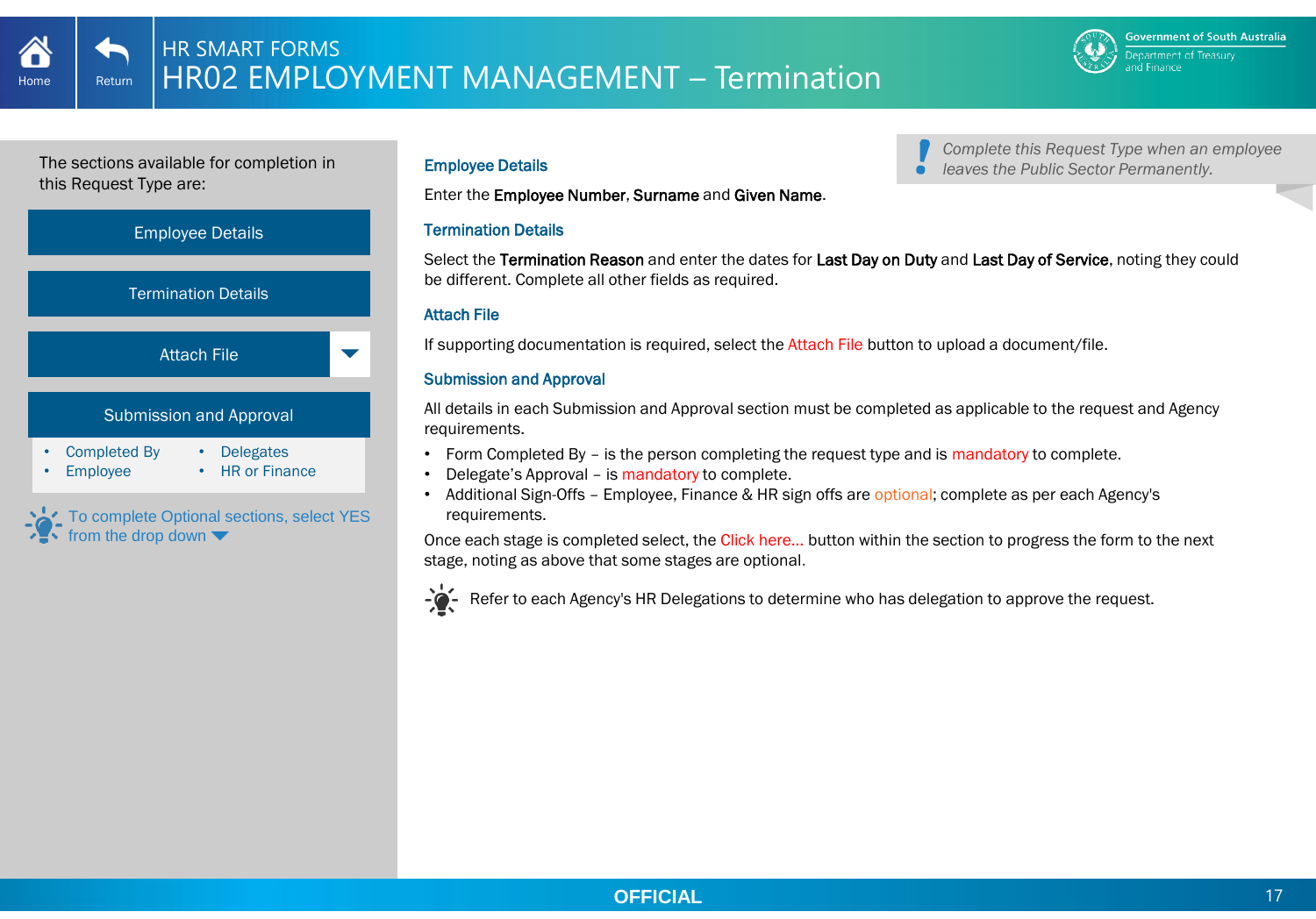*Complete this request type when an employee is separating from their current Agency but not terminating SA Government employment i.e.* 

*secondment.*

The sections available for completion in this Request Type are:



To complete Optional sections, select YES from the drop down

# Employee Details

Enter the Employee Number, Surname and Given Name.

#### Separation Details

Select the Separation Reason and enter the dates for Last Day on Duty and Last Day of Service, noting they could be different. Complete all other fields as required.

# Attach File

If supporting documentation is required, select the Attach File button to upload a document/file.

# Submission and Approval

All details in each Submission and Approval section must be completed as applicable to the request and Agency requirements.

- Form Completed By is the person completing the request type and is mandatory to complete.
- Delegate's Approval is mandatory to complete.
- Additional Sign-Offs Employee, Finance & HR sign offs are optional; complete as per each Agency's requirements.

Once each stage is completed, select the Click here… button within the section to progress the form to the next stage, noting as above that some stages are optional.



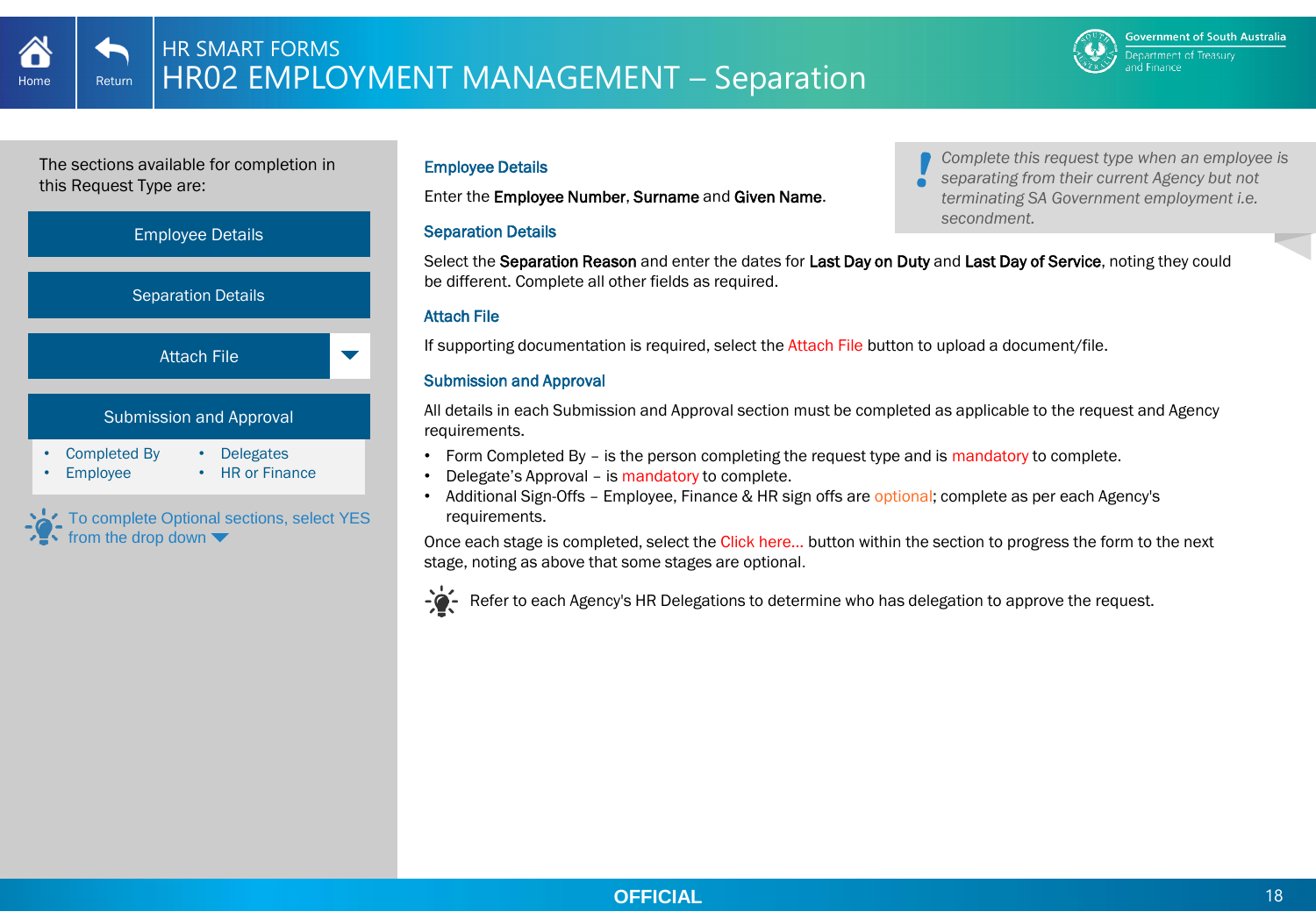<span id="page-18-0"></span>

#### **Audience**

#### **When to use**

- Managers (Delegates)
- Administration Support
- Human Resources

To create a New Employee or change Employee Details.

# Shared Services SP Employee De **Avenue**

# **Before you start**

You will be prompted to *Enable Content (macros)* upon opening the form. Once enabled, the Smart Forms will populate position information from the data held in CHRIS 21, reducing the manual input required.

Once you have enabled macros, select the correct Agency and the applicable Request Type. Once the Request Type is selected, the form will display only the sections applicable to the request.

# **Notes**

- Optional sections will not display initially; to complete these sections, select YES from the drop down.
- Mandatory fields are flagged with a Red \* and these fields must be completed.
- Field specific assistance (tool tips) will display when the <u>(?)</u> field is selected. Some fields also have a Help button which will provide more information.

 $\mathsf{P}$ To save a copy of the form, use the in-built Save Copy button.

[Click to view HR Smart form troubleshooting](#page-25-0)

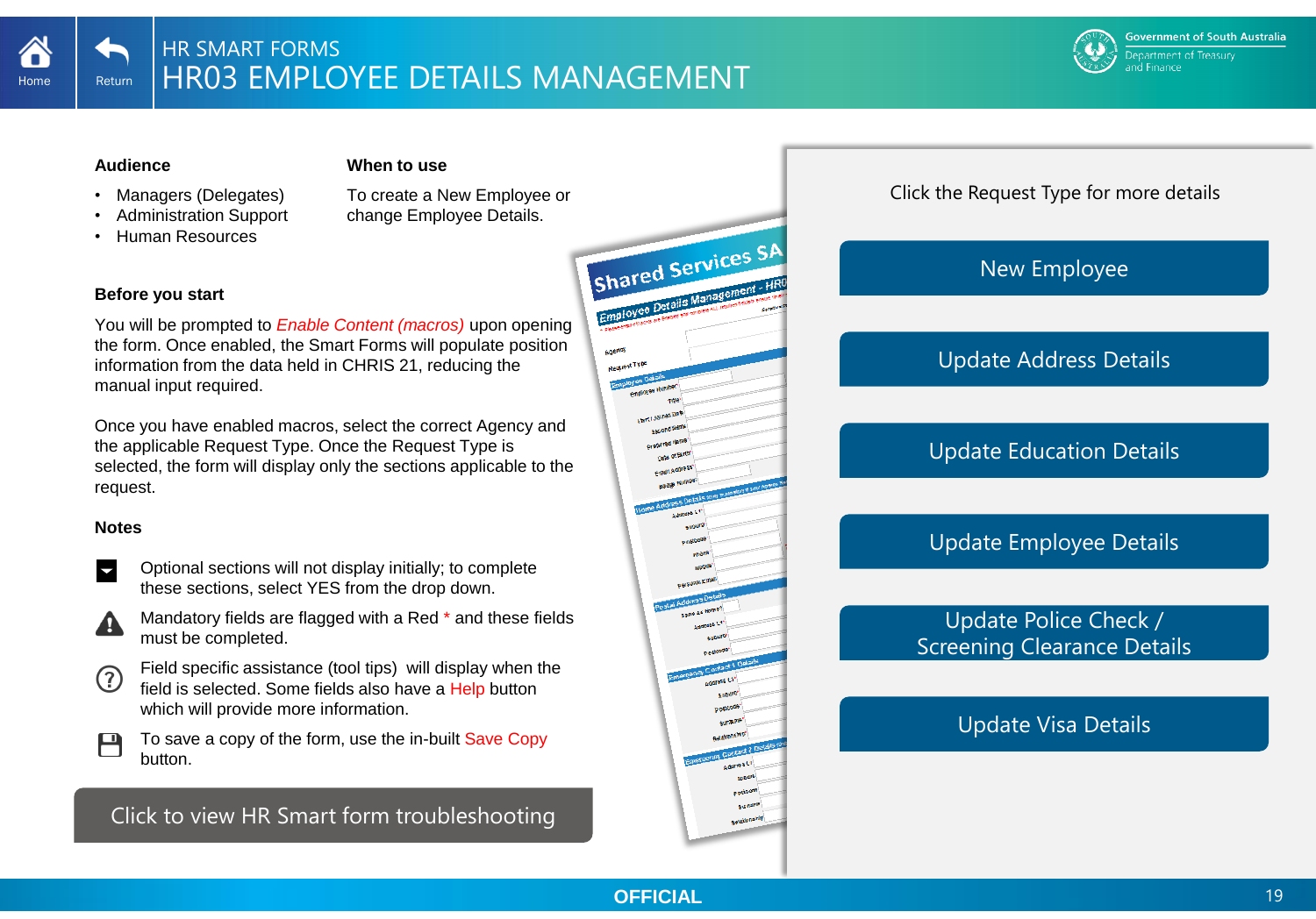<span id="page-19-0"></span>



To complete Optional sections, select YES from the drop down  $\blacktriangledown$ 

# Employee Details

Enter the employee details by typing or selecting the applicable options from the drop down lists.

Leave the Employee Number field blank when **creating a New Employee.** 

# Address Details

Enter the details for each address type: Home, Postal, Emergency 1, Emergency 2 and Work as required.

# Bank Details

Enter the employee bank details including: BSB Number, Account Number and Account Name for the disbursement of salary.

# Diversity Details

Select the appropriate radio button indicating Indigenous Status. Then from the drop-down lists, select the applicable options relating to Ethnicity.

# Disability Details

Select the applicable radio button indicating Disability Indicator. Then from the drop-down lists, select the applicable options relating to Disability.



For a definition of Disability, refer to Section 4 of the Commonwealth Disability Discrimination Act 1992.

# Visa Details

If a Visa is held, enter the specific details including Number, Dates and Condition if applicable.

# Education Details

If applicable, enter the specific details of Qualifications held. To record multiple qualifications, use the Click here.. button to add another education section.

# Police Check/Screening Clearance Details

Enter the details of Police Clearance/s held. To record multiple clearances, use the Click here.. button to add another police check section.

# Attach File

If supporting documentation is required, select the Attach File button to upload a document/file.

# Employee Approval

Complete all details and then select the Click here… button to attach the form to an email for sending.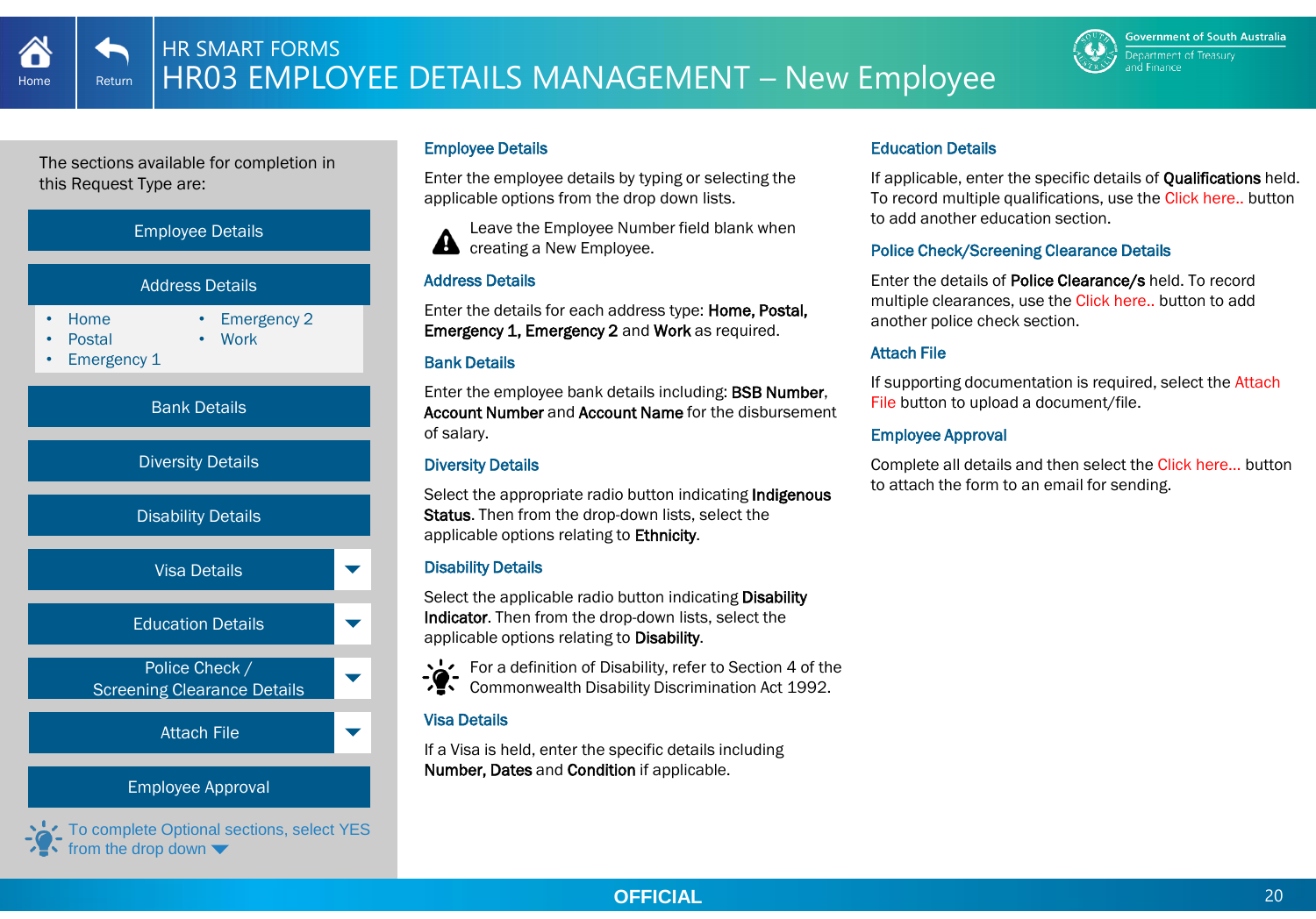<span id="page-20-0"></span>



To complete Optional sections, select YES from the drop down

Use this request type to update an existing employee's address details.

A

Employees with access to HR21 are required to update these details online. Instructions on how to do this are located [here.](http://www.sharedservices.sa.gov.au/sites/default/files/payroll/chris21/training/QRG-HR21-Address-Details.pdf)

# Employee Details

Enter the Employee Number, Surname and First Name.

# Address Details

Enter the new details for the address type/s being updated. For example, **Home, Postal, Emergency 1,** Emergency 2 and Work.

When updating Home Address, please consider whether it is necessary to update the Postal Address as well.

# Employee Approval

Complete all details and then select the Click here... button to attach the form to an email for sending.



**Government of South Australia** 

Department of Treasury and Finance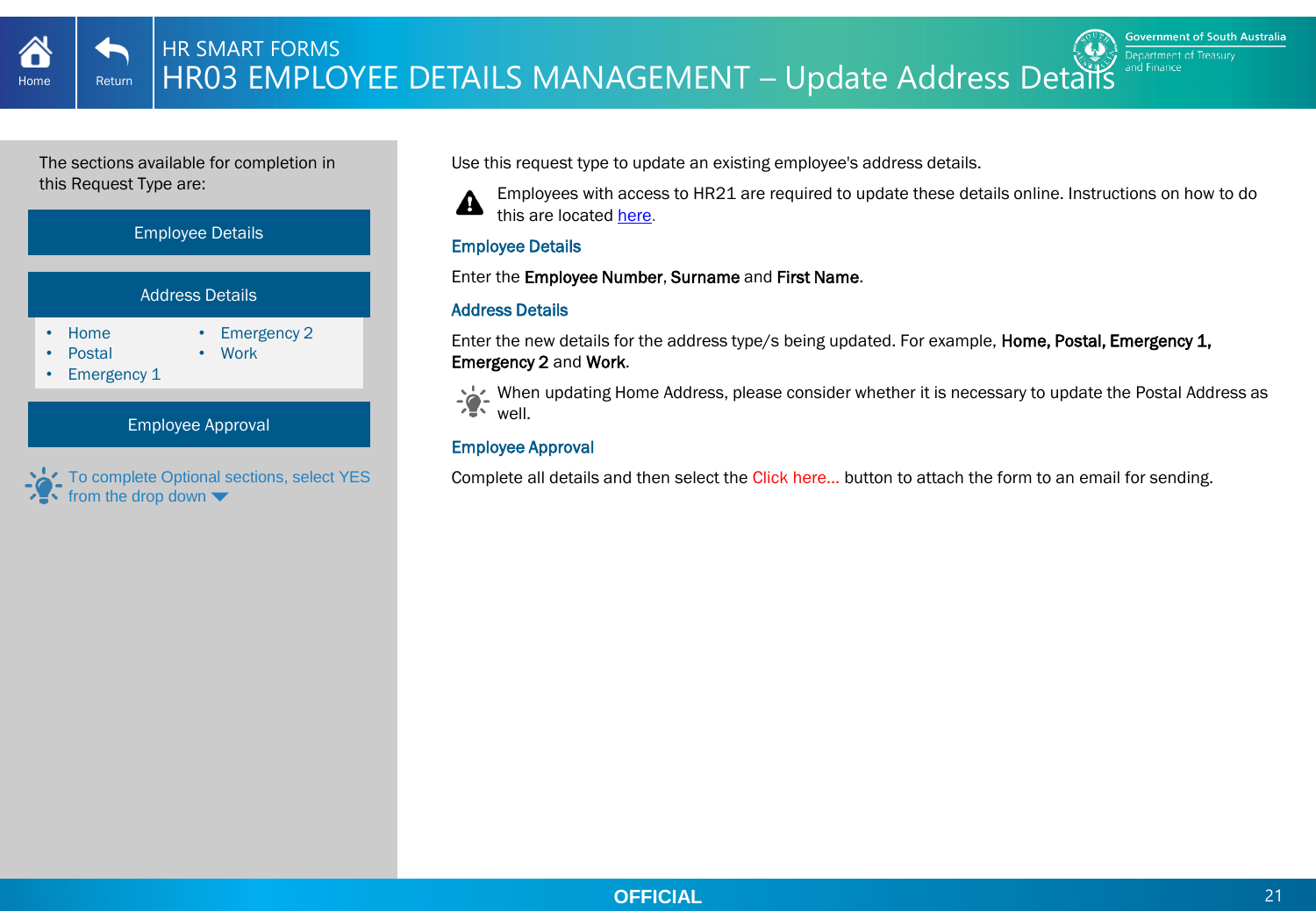<span id="page-21-0"></span>



#### Employee Details

Enter the Employee Number, Surname and First Name.

# Education Details

Provide the specific details of the qualification; enter the **Attained Date** and select from the drop down lists the applicable Australian Qualification Framework Level, ABS Qual Code, Institution Code/Name and Country. Agency Cost is only required if the qualification has been funded, even in part, by the Agency.

To record multiple qualifications, use the Click here.. button to add another education section.



# Attach File

If supporting documentation is required, select the Attach File button to attach document/file.

# Employee Approval

Complete all details and then select the Click here... button to attach the form to an email for sending.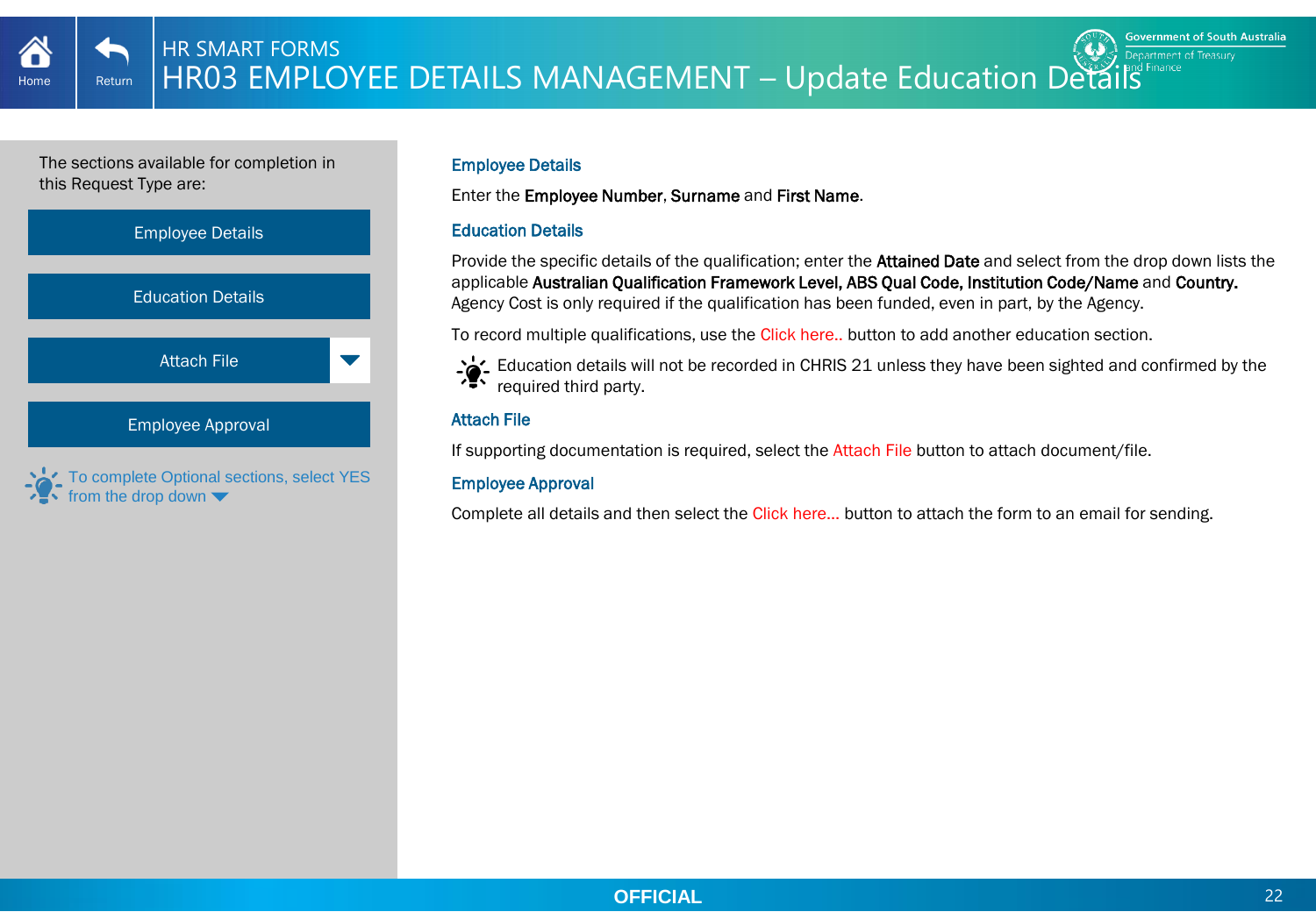<span id="page-22-0"></span>**THE STARE STARE STARE DETAILS MANAGEMENT** – Update Employee Details HR SMART FORMS

The sections available for completion in this Request Type are:



#### Employee Details

Enter the details to be updated in the applicable fields. All mandatory fields must be completed, even if there is no update to the other existing details.



Ensure supporting documentation is submitted with the form as required. For example, if updating a Surname, the official name change documentation must be submitted with the form.

# Attach File

If supporting documentation is required, select the Attach File button to upload a document/file.

# Employee Approval

Complete all details and then select the Click here... button to attach the form to an email for sending.



**Government of South Australia** Department of Treasury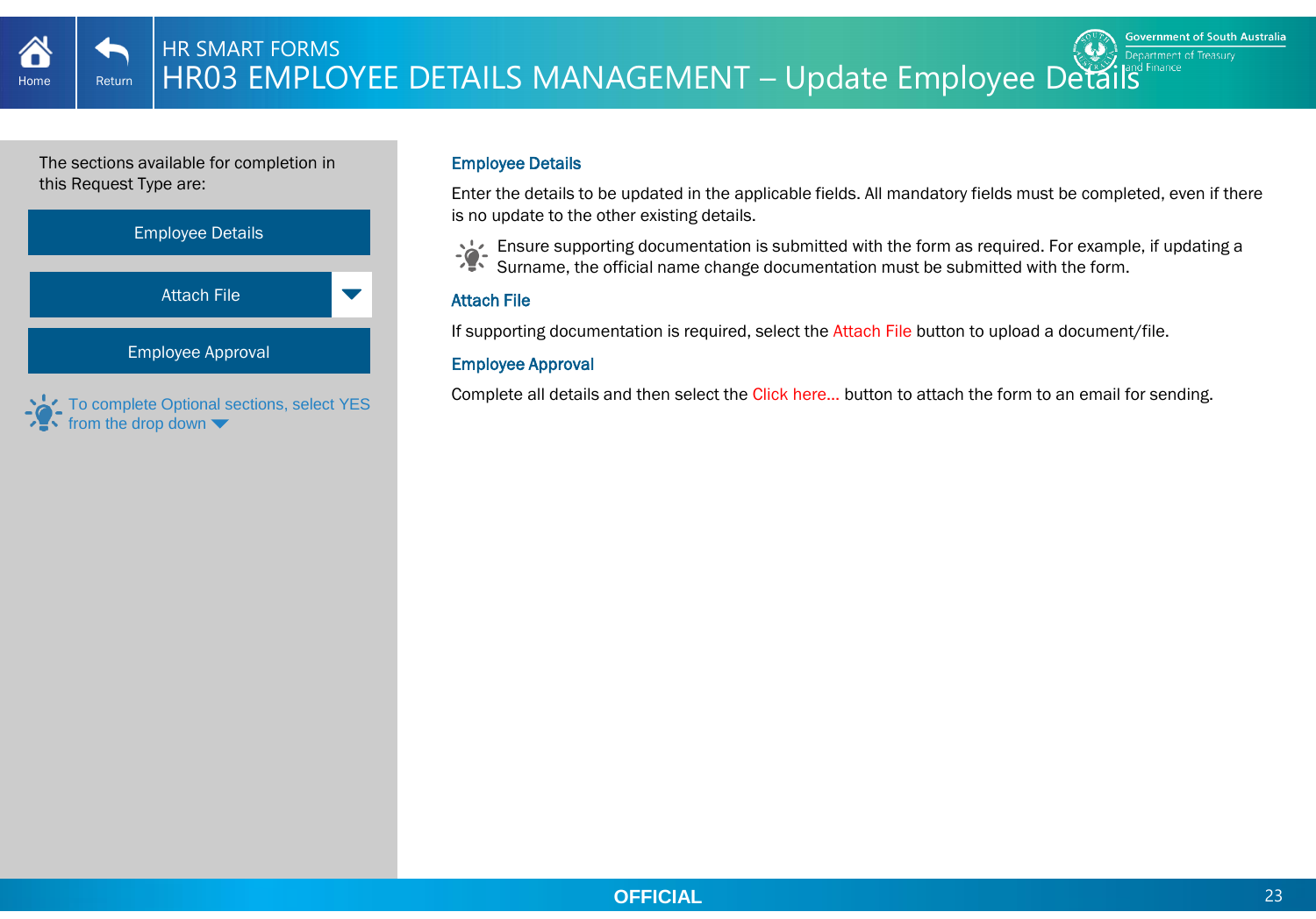<span id="page-23-0"></span>



#### Employee Details

Enter the Employee Number, Surname and First Name.

# Police Check/Screening Clearance Details

Select from the drop-down list the type of the Clearance/Police Check attained. Enter the Date Acquired, Next Review Date and any Comments if applicable.

To add multiple clearances, use the Click here.. button to add another police check section.



In some instances, proof of clearances will be required to be sent with this form before the information **Can be entered in CHRIS 21.** 

# Attach File

If supporting documentation is required, select the Attach File button to attach document/file.

# Employee Approval

Complete all details and then select the Click here... button to attach the form to an email for sending.

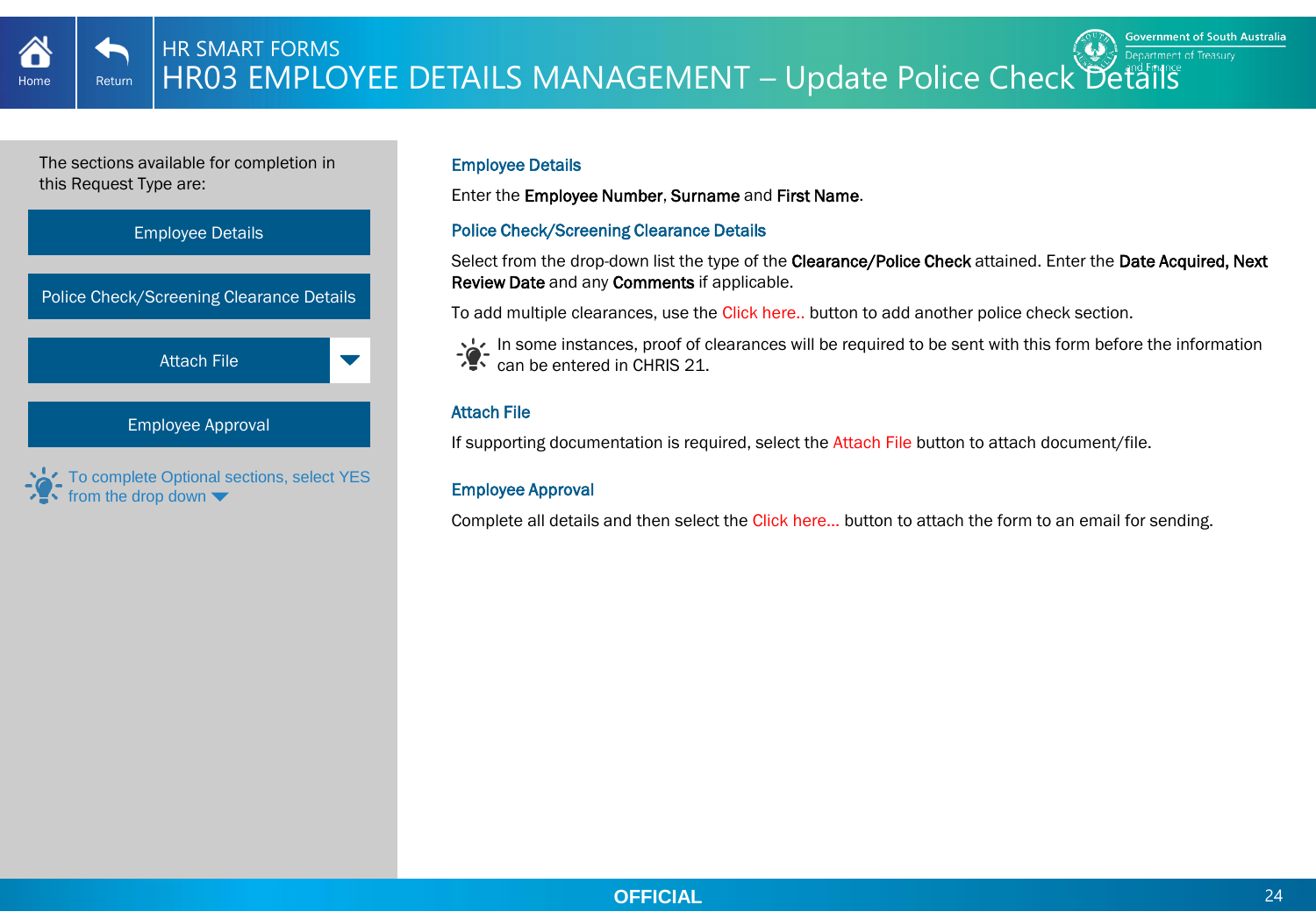<span id="page-24-0"></span>





To complete Optional sections, select YES from the drop down

# Employee Details

Enter the Employee Number, Surname and First Name.

# Visa Details

Enter the Visa Number, Type, Date Applied, Date Granted, Expiry Date and Condition if applicable.

In some instances, proof of Visas will be required to be sent with this form before the information can be entered in CHRIS 21.

# Attach File

If supporting documentation is required, select the Attach File button to attach document/file.

# Employee Approval

Complete all details and then select the Click here... button to attach the form to an email for sending.